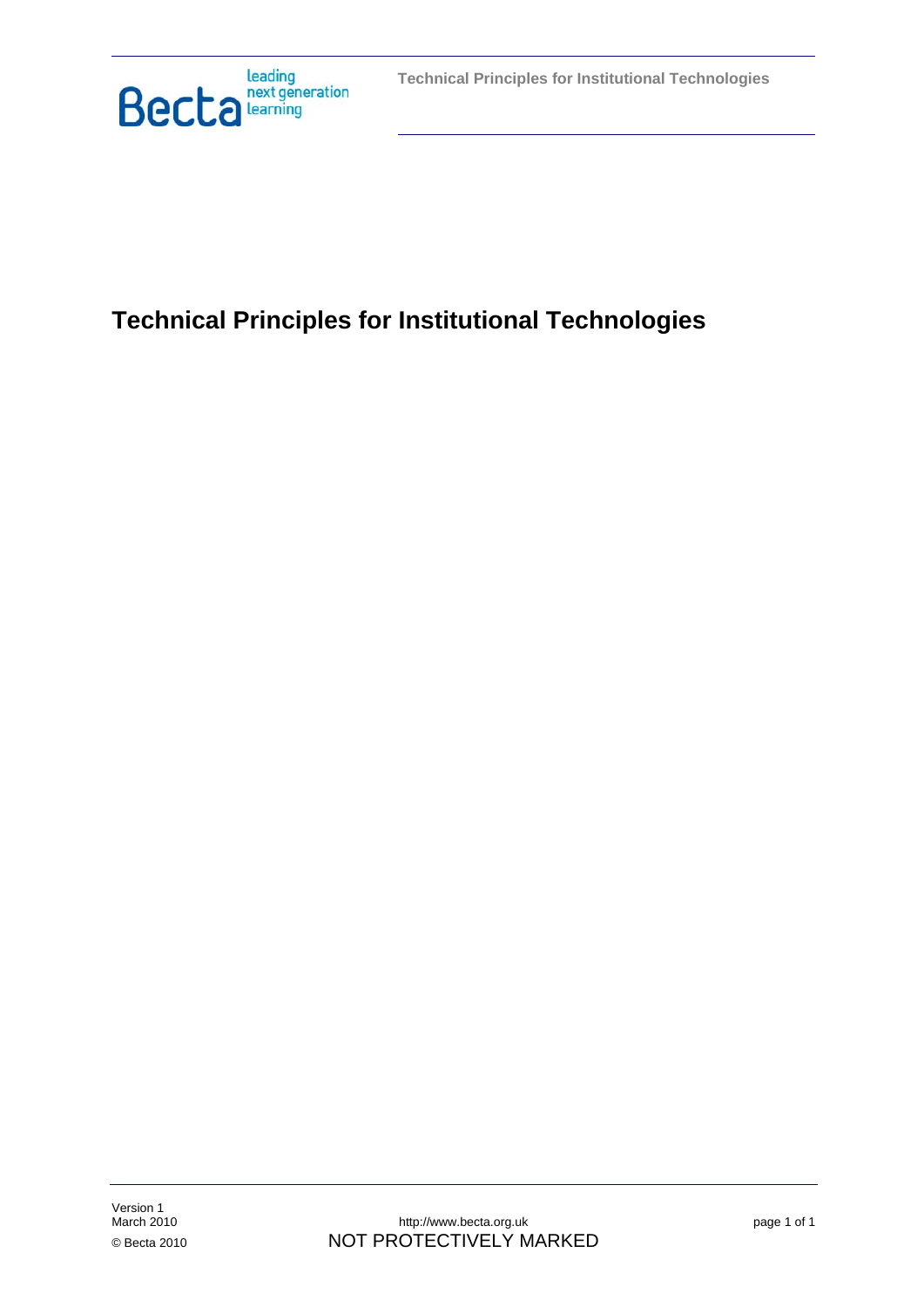# **Contents**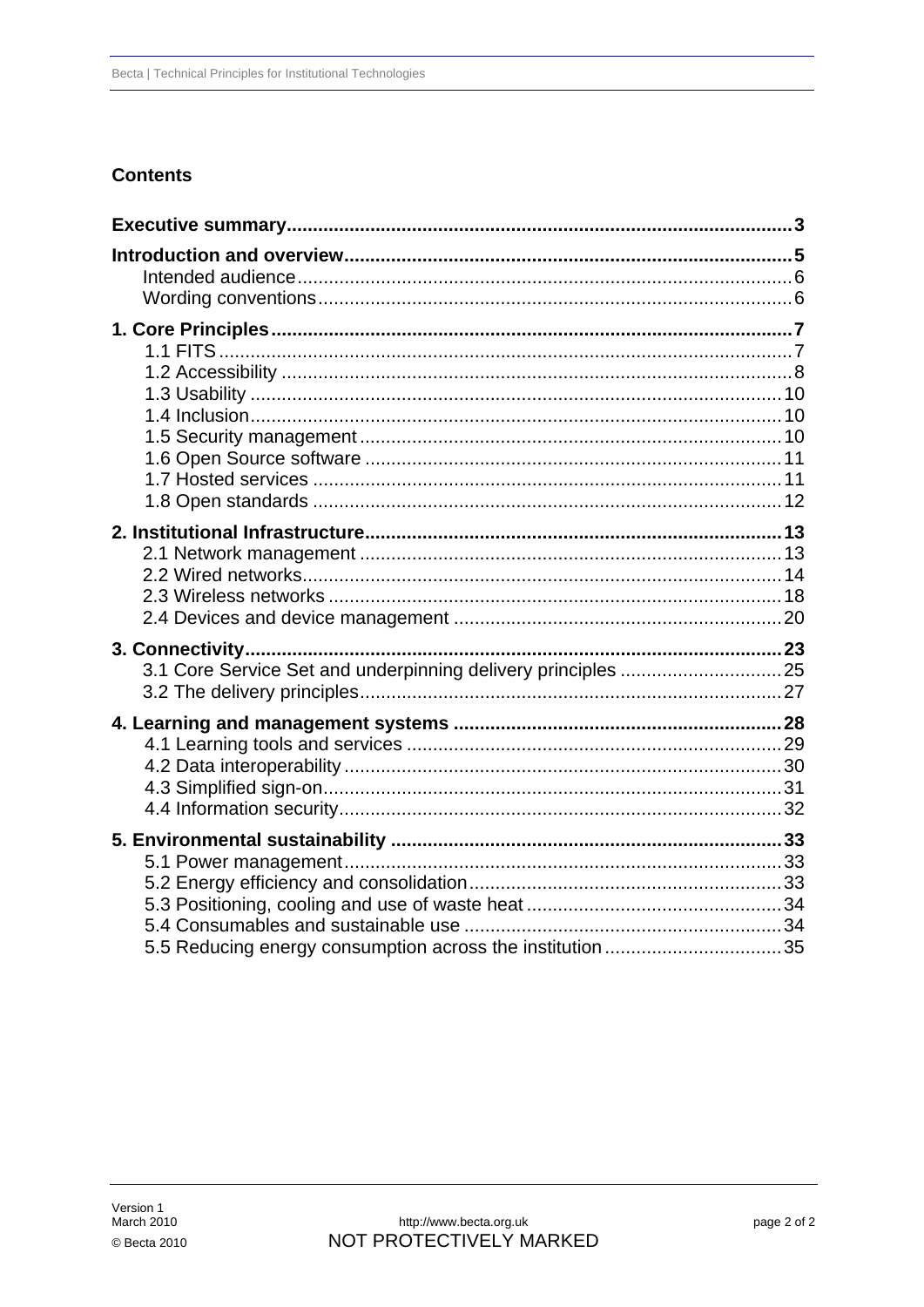# <span id="page-2-0"></span>**Executive summary**

The use of ICT in schools and colleges has moved from being an add-on to becoming fully integrated into teaching, learning and management. This means that the infrastructure technologies (ICT technical infrastructure, applications and services) for delivering and managing education must be reliable and secure and deliver an appropriate performance to meet the needs of the users. As technology advances and user needs change, there is a need to consider new and flexible ways to deliver this.

Well designed and maintained institutional technologies are key to an institution's ability to deliver a highly effective ICT resource to the learner, educator, managers and administrators.

It is Becta's aim to assist institutions strategically so they develop and maintain a coherent, sustainable and dependable ICT infrastructure, by offering guidance in specifying both the functional requirements for users and the technical principles that support delivery of those requirements, as well as offering procurement advice. To facilitate this, a common, standards-based approach needs to be taken to all areas of an institution's ICT infrastructure and services.

# The overarching aim is to deliver *"Technology that works first time, every time for everyone, wherever and whenever they need it".*

A clear ICT vision will help to ensure that infrastructure technologies offer an ICT resource to the institution that is useful today and in future years. In addition, a clear information management strategy will help the institution to improve the quality of the data collected, and ensure that it is well managed and used more effectively to support teaching and learning, as well as ensuring that it is held securely and protected.

In this document, Becta addresses the technical principles that are needed in order to implement the ICT infrastructure to support requirements outlined in Becta's *Functional Requirements.*

Key technical design principles are covered in five areas: core principles, institutional infrastructure, connectivity, learning and management systems, and environmental sustainability. Each area has principles defined as either necessary or highly desirable if institutions are to support delivery of *Harnessing Technology for Next Generation Learning: Children, schools and families implementation plan 2009-2012*  and *Next Generation Learning – The Implementation Plan for 2009-2012: Technology Strategy for Further Education, Skills and Regeneration.*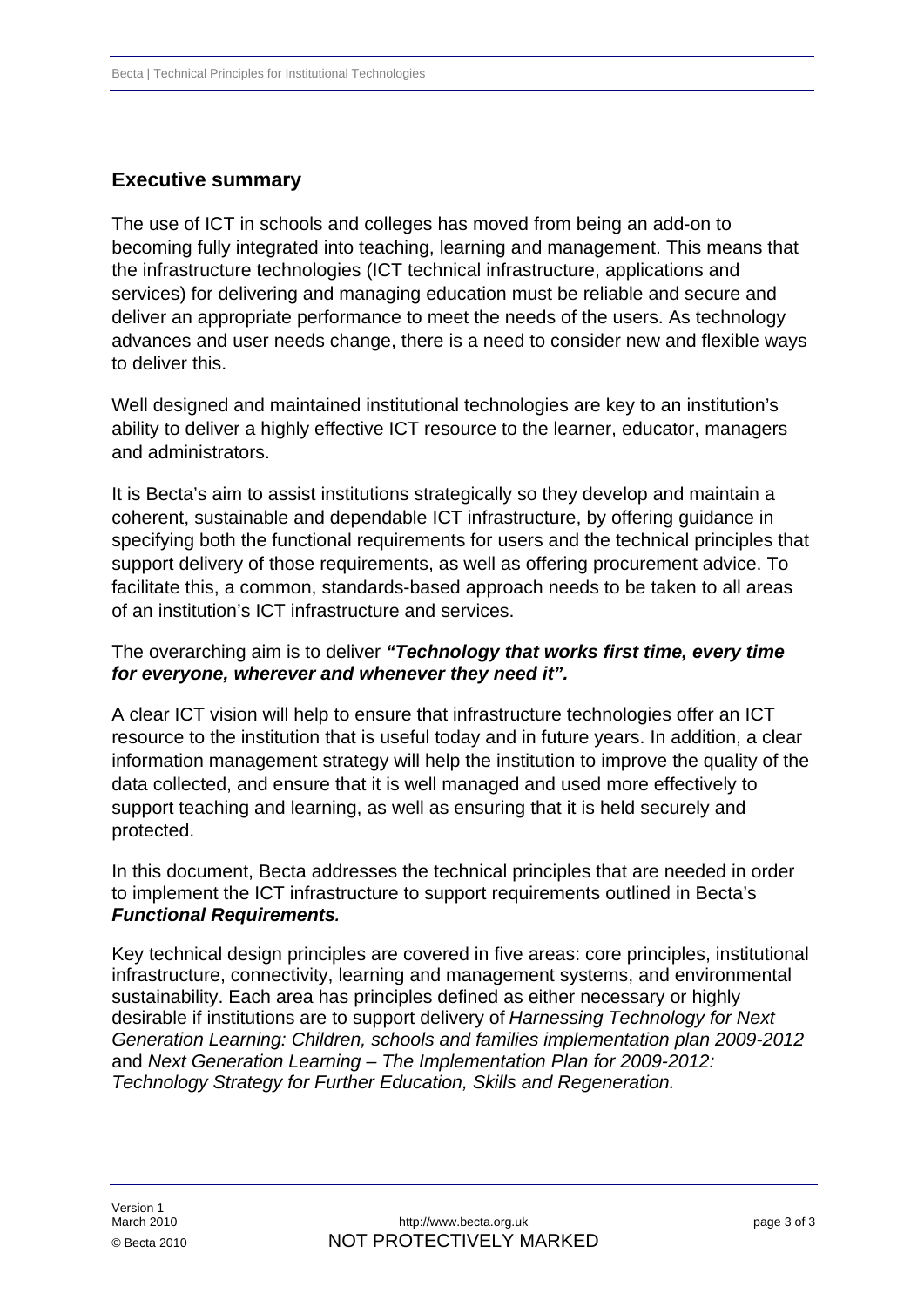It is anticipated that the technical principles outlined here to support Becta's *Functional Requirements* will be achievable by all institutions yet allow for suppliers and advanced institutions to innovate and add extra value.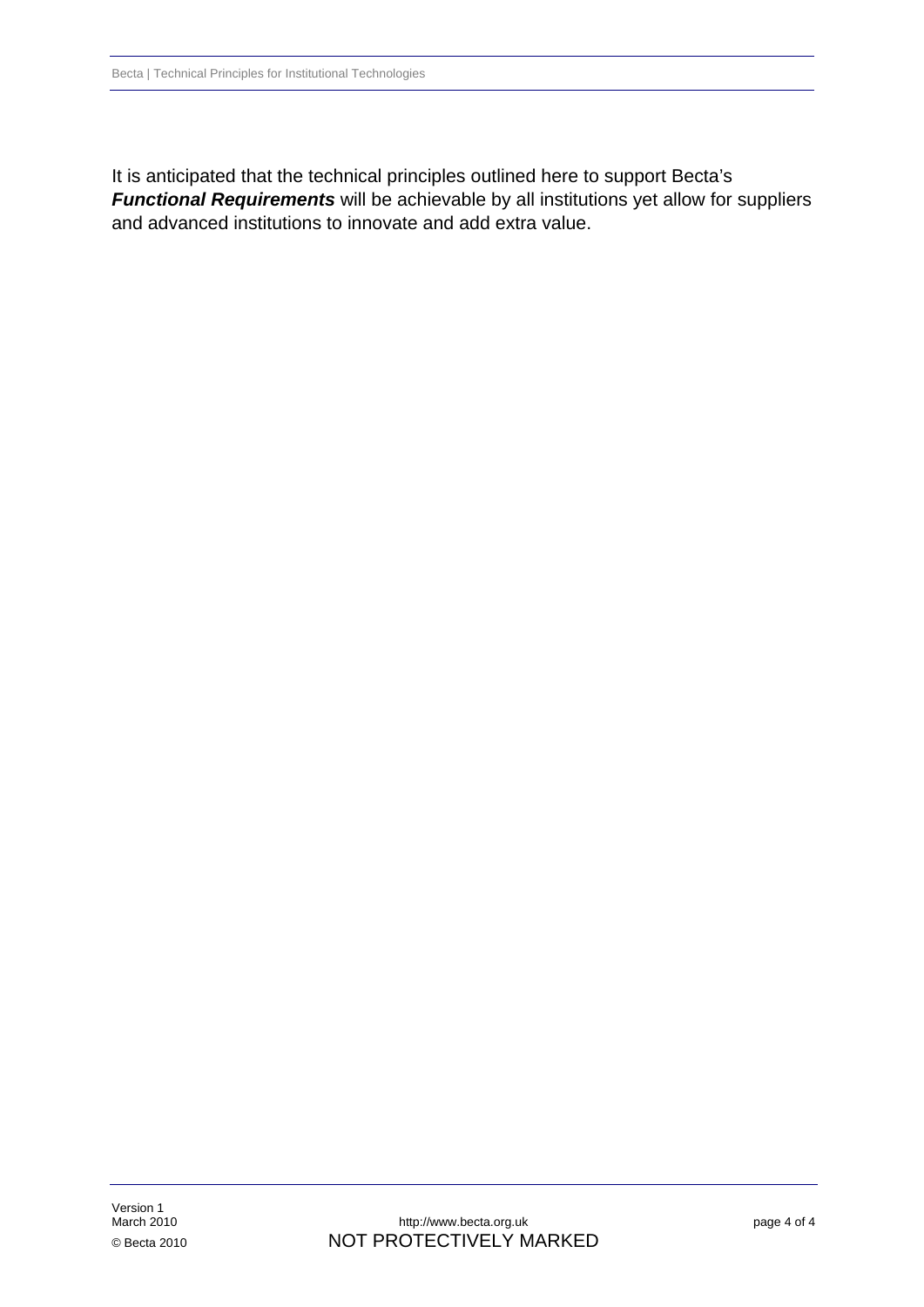# <span id="page-4-0"></span>**Introduction and overview**

# **Introduction**

This document defines the key ICT services and technologies to be deployed (or employed) within schools, colleges and other educational institutions in England. The principles are not exhaustive, because the local situation must reflect needs of users and because technology is continuously changing and evolving, but their use will help lead to infrastructure technologies that suit the demands of users within each individual institution, and that are reliable, sustainable, secure and flexible.

Institutions are increasingly making use of applications hosted outside the institution, using technologies such as virtualisation and cloud computing. Most, if not all, of the principles can also be applied in these scenarios, where there is an even more pressing need for clarity on levels of service and interoperability.

However technology changes and evolves, institutional infrastructures and services will always need to be based on the requirements of users. Learners and educators need easy access to high-quality resources to support them in their learning and teaching. Managers and administrators need to be able to use ICT resources that allow them to undertake their work efficiently and effectively.

### **Overview**

In its *Functional Requirements*, Becta specifies a set of user requirements which will need a well developed institutional infrastructure. This paper describes the technical principles required in order to provide that institutional infrastructure and support the necessary functionality. In order to provide a useful document relevant to all stakeholders, this document is divided into the following sections:

Section 1 – Core Principles

Section 2 – Institutional Infrastructure

Section 3 – Connectivity

Section 4 – Learning and Management Systems

Section 5 – Environmental Sustainability

It is expected that the technical principles, where appropriate, will be underpinned by open technical standards and specifications incorporating the work performed by many organisations such as BSI[1](#page-4-1) and the IEEE[2](#page-4-2).

1

<span id="page-4-2"></span><span id="page-4-1"></span> $\frac{1}{2}$  http://www.bsi-global.com<br> $\frac{2}{1}$  http://standards.ieee.org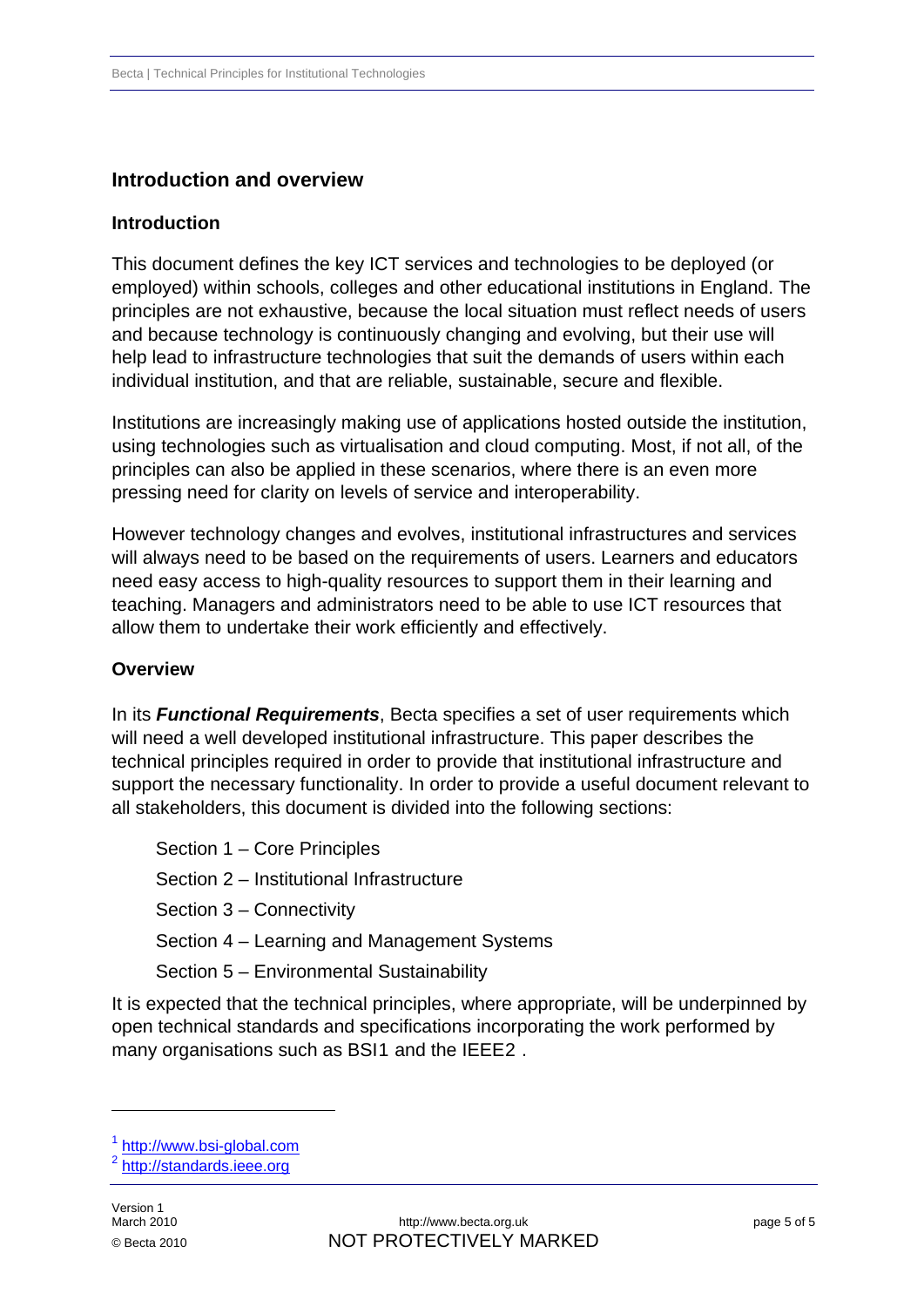<span id="page-5-0"></span>Implementing requirements to known and specified standards is the best way, and in many cases the only way, to ensure that the institution's infrastructure can evolve and expand in a sustainable and coherent manner. A standards-based approach will also help to ensure that interoperability between different institutions can be achieved. This is of paramount importance as learners become more mobile and require ever more integrated learning and management environments that are learner-centric rather than institution-centric.

### **Intended audience**

This document has been written for a technical audience. Non-technical staff and institution leaders may find it more helpful to read the *Functional Requirements* document.

### **Wording conventions**

The following wording conventions apply to the principles set out in this document:

- The word *shall* (italicised and bold) defines a principle that in Becta's view is essential in the delivery of ICT services
- The word *should* (italicised and bold) defines a principle that in Becta's view is highly recommended
- The word *may* (italicised and bold), means that the principle is optional, but should be considered.

In general the principles apply to all types of institutions. However, certain sectorspecific principles may be cited, and these will be identified by prefacing the statement with the specific sector; for example, *Schools shall...*or *Colleges shall...*

The principles set out in this document are of two types:

- Design criteria (denoted by the  $\hat{\mathbf{x}}$  symbol): these describe the detail of the infrastructure that should be in place
- Management approaches (denoted by the  $\mathbb B$  symbol): these describe the management processes that should be followed to maintain the infrastructure, and should be considered in relation to Becta's Framework for ICT Technical Support (FITS).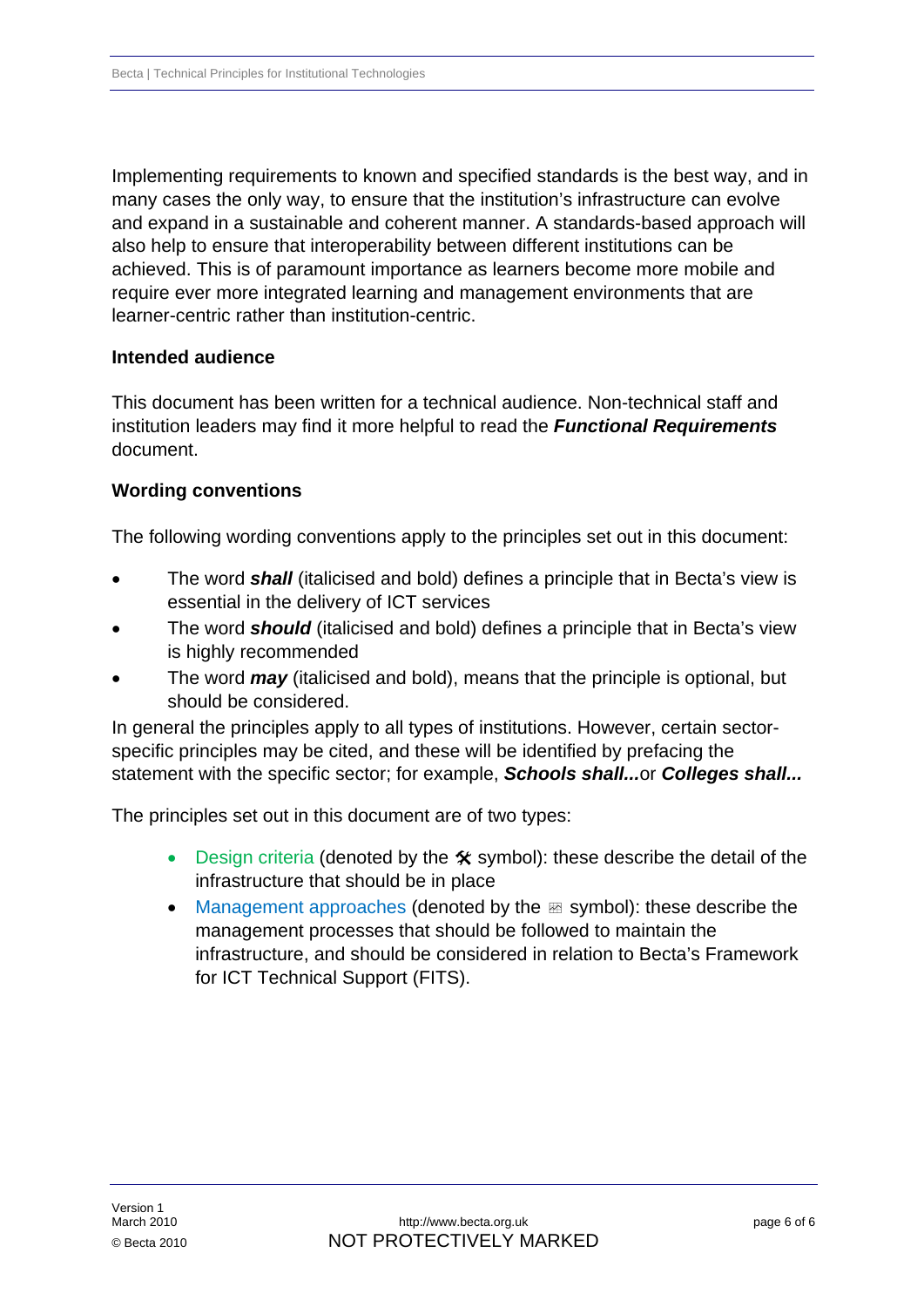# <span id="page-6-0"></span>**1. Core Principles**

In many cases remotely hosted services can offer more cost effective and environmentally sound solutions to infrastructure. However, interdependent services will need to have aligned service levels. For example, if the management information system is remotely hosted, institutions will need to ensure that the service level and bandwidth on their broadband line is appropriate.

Institutions have a responsibility to protect users, and as a minimum email and Web content must be filtered as appropriate.

|                | <b>Technical principles</b>                                                                                                                                                                                                            |                         |
|----------------|----------------------------------------------------------------------------------------------------------------------------------------------------------------------------------------------------------------------------------------|-------------------------|
| 1a             | An assessment <b>shall</b> be made to establish which core services are critical or<br>have dependencies on critical services and appropriate service levels shall<br>be put in place to ensure minimum disruption to overall service. | $\overline{\mathbb{R}}$ |
| 1 <sub>b</sub> | When aggregating services, particularly across multiple sites or institutions,<br>consideration shall be given as to whether a remotely hosted service would<br>be more cost effective and environmentally sound.                      | $\overline{\sim}$       |
| 1 <sub>c</sub> | Email shall be filtered for inappropriate content.                                                                                                                                                                                     |                         |
| 1 <sub>d</sub> | Web content shall be filtered for inappropriate content.                                                                                                                                                                               |                         |

# **1.1 FITS**

The Framework for ICT Technical Support (FITS) aims to support a reliable and effective infrastructure, by offering a structure to technical support and management technical support and put in place a plan for the implementation of FITS. This is applicable regardless of whether the support is provided internally or is managed by tasks. It is therefore vital that institutions review their situation with regard to an external resource.

| <b>Technical principles</b> |                                                                                                                           |                         |
|-----------------------------|---------------------------------------------------------------------------------------------------------------------------|-------------------------|
|                             | 1.1a   Technical staff <b>shall</b> be offered the opportunity to become FITS accredited.                                 | $\overline{\sim}$       |
| 1.1 <sub>b</sub>            | External technical support services <b>should</b> be purchased from organisations<br>which provide FITS accredited staff. | $\overline{\mathbb{R}}$ |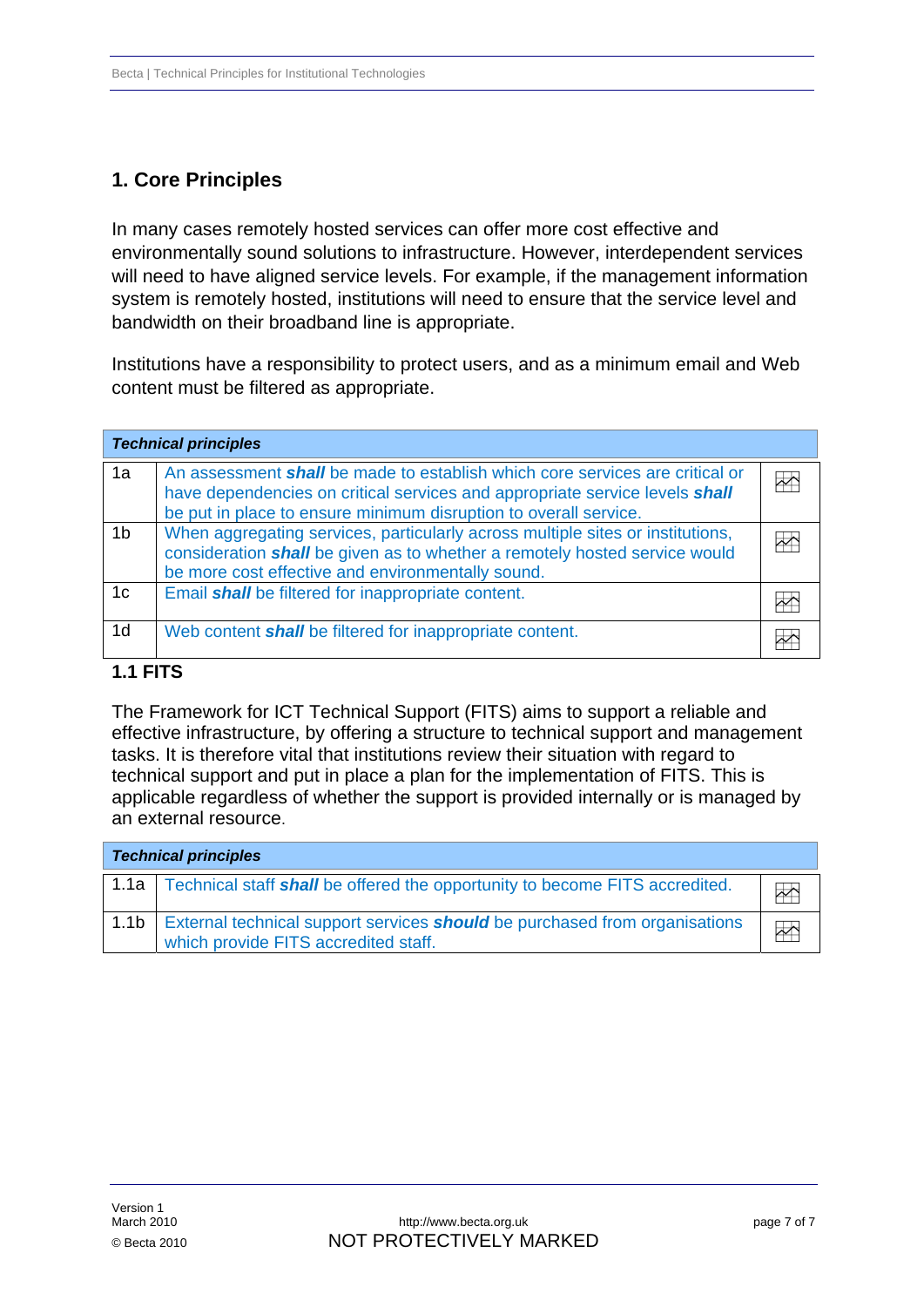# <span id="page-7-0"></span>**1.2 Accessibility**

The issue of making systems accessible for disabled users and those with a special educational need (SEN) is a legal, moral and ethical (not a functional) requirement.

All education providers are legally required to fulfil their obligations under Part 4 of the Disability Discrimination Act (DDA):

- An education institution should not treat a disabled person 'less favourably' for a reason relating to their disability.
- An institution is required to make 'reasonable adjustments' if a disabled person would otherwise be placed at a 'substantial disadvantage'.
- Adjustments should be 'anticipatory'.
- The legislation applies to all admissions, enrolments and other 'student services', which includes assessment and teaching materials.

**Note:** The DDA will be superseded by, and repealed after the introduction of the Equality Bill, which is due to come into force in Autumn 2010. It is anticipated that whilst the wording will change, the obligations will remain. See the Equalities Office [\[http://www.equalities.gov.uk/equality\\_bill.aspx\]](http://www.equalities.gov.uk/equality_bill.aspx).

Suppliers must ensure that their products enable institutions to meet their obligations to all learners, for example by ensuring that applications can be accessed and navigated using keyboard only control as well as a graphical user interfaces. Product design should recognise different modes of access and support hardware and software extensions, such as switches and screen reader software. The key point is that interfaces are adaptable and made easily accessible for a range of users with a range of needs.

Regional Broadband Consortia, FE colleges and training providers, and Local Authorities acting on behalf of institutions in aggregated procurements, will need to ensure that obligations for accessibility are met.

Educational institutions should be aware of anticipated needs as well as their existing obligations and needs of users, and how technology might support their strategies. Suppliers must demonstrate that they have an awareness of accessibility needs, and how they address these needs, which *shall* be embedded in an accessibility statement.

It is not expected that every tool, product and service will be completely accessible in every situation, but the accessibility statement *should* outline the scope and capacity to meet the diverse user needs of the learning population. This *should* cover individuals with a visual, auditory, physical, speech, cognitive, language, learning or neurological disability and *should* equally recognise the needs of an ageing population and speakers of an increasing diversity of languages.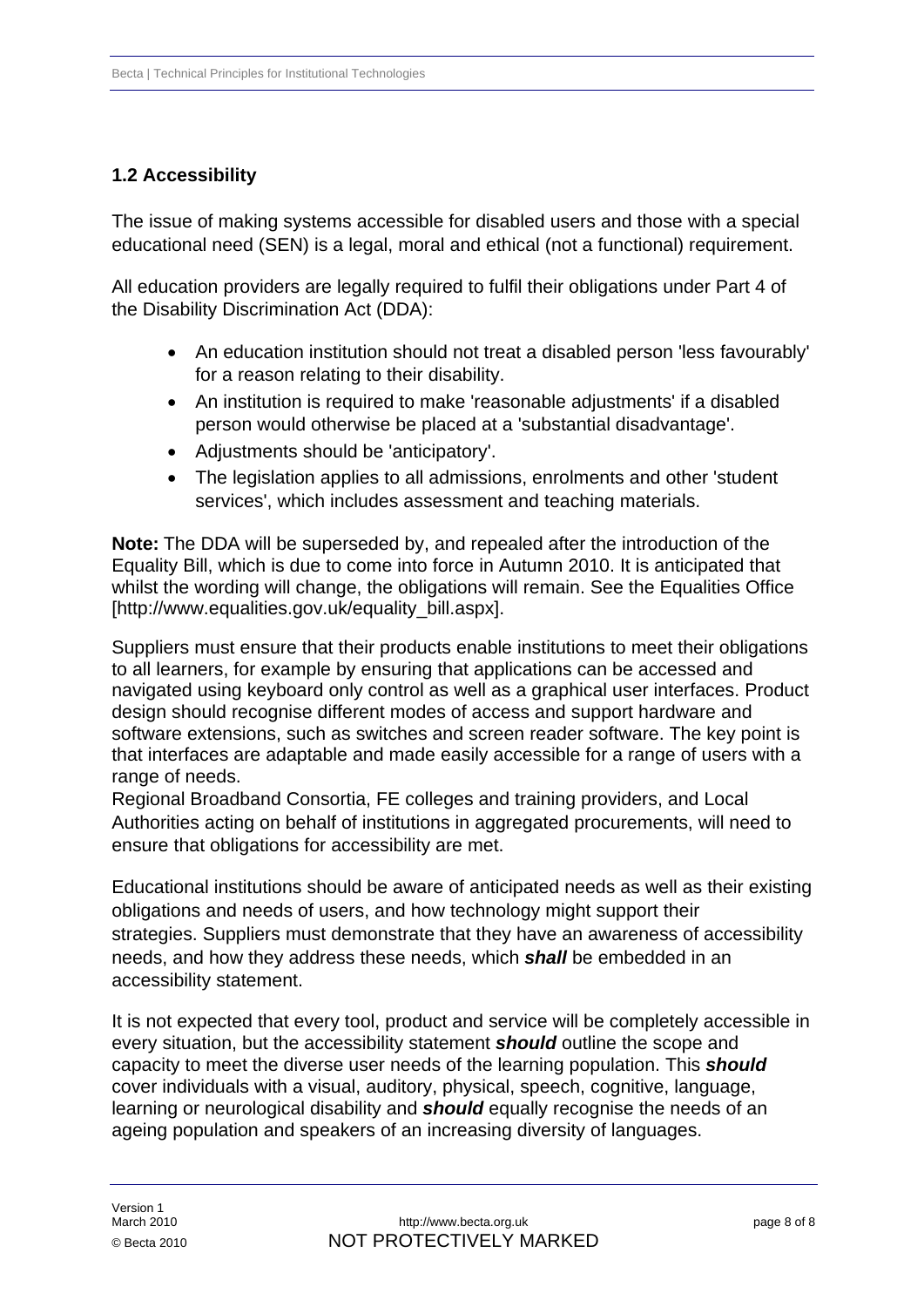The form of the accessibility statement should be simple to understand. Examples include the US Voluntary Product Accessibility Template, (VPAT) [\[http://www.itic.org/resources/voluntary-product-accessibility-template-vpat/](http://www.itic.org/resources/voluntary-product-accessibility-template-vpat/)].

It should be recognised that 'accessible' is not the same as 'usable', and accessibility should not be used as an excuse for poor design, and poor user experience.

|                  | <b>Technical principles</b>                                                                                                                                                                                                                                                                                                                                                                                                                                                                                                                                                                                                                                                                                                                                                |                         |
|------------------|----------------------------------------------------------------------------------------------------------------------------------------------------------------------------------------------------------------------------------------------------------------------------------------------------------------------------------------------------------------------------------------------------------------------------------------------------------------------------------------------------------------------------------------------------------------------------------------------------------------------------------------------------------------------------------------------------------------------------------------------------------------------------|-------------------------|
| 1.2a             | Regional Broadband Consortia, FE colleges, training providers, and Local<br>Authorities acting on behalf of institutions in aggregated procurements shall<br>ensure that obligations for accessibility are met.                                                                                                                                                                                                                                                                                                                                                                                                                                                                                                                                                            | $\rightarrow$           |
| 1.2 <sub>b</sub> | Institutions shall ensure suppliers have taken reasonable steps or can<br>outline their willingness, capacity and capabilities to make reasonable<br>adjustments to their offerings to meet accessibility needs or specific user<br>requirements. The process by which such adjustments are to be requested<br>and made must be clear, and where needs are not met, alternative methods<br>should be made available.                                                                                                                                                                                                                                                                                                                                                       | $\overline{\mathbf{r}}$ |
| 1.2c             | A regular audit of services and provision shall be undertaken to identify<br>current and anticipated accessibility needs of all users, including learners,<br>parents, carers, staff and others. Every institution must have an accessibility<br>plan and it must be published.                                                                                                                                                                                                                                                                                                                                                                                                                                                                                            | $\overline{\mathbb{R}}$ |
| 1.2d             | Suppliers shall outline the current capacity and capability of their goods and<br>services to meet commonly identified user needs in an accessibility<br>statement, or offer reasoned justification for lack of capacity and capability.                                                                                                                                                                                                                                                                                                                                                                                                                                                                                                                                   | $\rightarrow$           |
| 1.2e             | Suppliers shall ensure that products and services adhere to the principles<br>underpinning the current W3C web content accessibility guidelines, which<br>are technology neutral and can equally be applied to software, hardware,<br>online tools and services:<br>Perceivable – information and the user interface must be<br>presentable to users in ways they can perceive<br>Operable – the user interface and all components must be<br>۰<br>operable<br>Understandable – information and operation must be<br>$\bullet$<br>understandable<br>Robust – any device, system, service or information must be<br>$\bullet$<br>robust enough that it can be used and interpreted reliably by a<br>wide variety of users and/or user agents e.g. assistive<br>technologies | $\rightsquigarrow$      |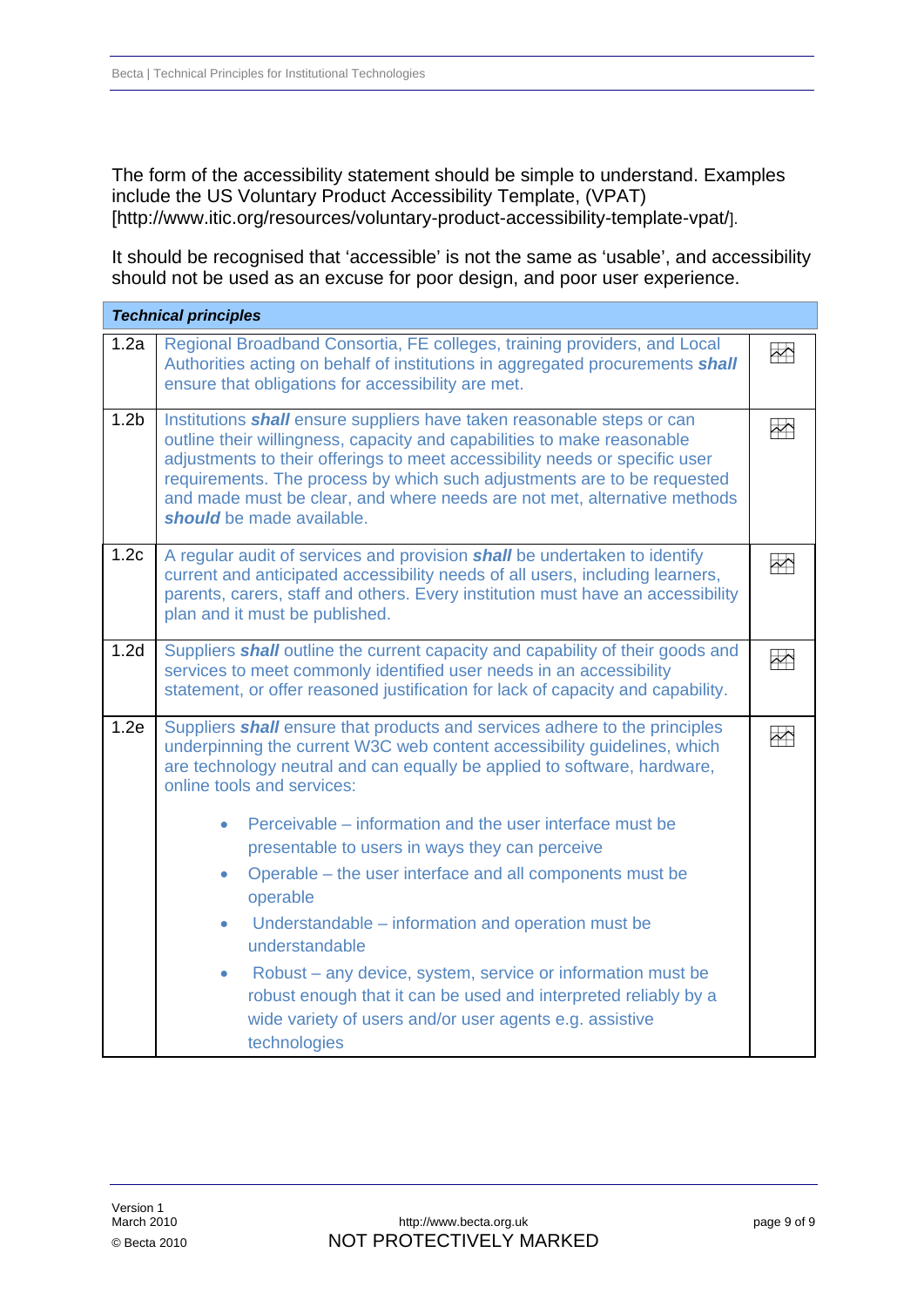# <span id="page-9-0"></span>**1.3 Usability**

Usability is the capacity of ICT services to be understood, learned, used and attractive to all user groups when used under specific conditions. It is about ensuring a service or tool is engaging and easy-to-use, has logical consistency, and maximises efficient working by minimising task time.

| <b>Technical principles</b> |                                                                                                                                                                                                                                                                                                                                                                        |               |
|-----------------------------|------------------------------------------------------------------------------------------------------------------------------------------------------------------------------------------------------------------------------------------------------------------------------------------------------------------------------------------------------------------------|---------------|
| 1.3a                        | All user-facing services <b>shall</b> have undergone usability testing in<br>accordance with best industry practice. Usability testing is best used in<br>conjunction with user-centred design, a method by which a product is<br>designed according to the needs and specifications of users, and service<br>providers <b>should</b> be expected to demonstrate this. | $\rightarrow$ |

### **1.4 Inclusion**

The issue of ensuring no users are excluded from accessing the opportunities provided is more subtle than implementing accessibility guidelines.

When using and implementing technology, schools, colleges, LAs and other institutions and agencies should aim to ensure that no groups or individuals are intentionally disregarded, by manifesting a culture of dialogue, openness and awareness, and by continually returning to the points of greatest challenge to constantly seek resolutions.

| <b>Technical principles</b> |                                                                                                                            |                         |
|-----------------------------|----------------------------------------------------------------------------------------------------------------------------|-------------------------|
| 1.4a                        | <b>ICT</b> implementation plans <b>shall</b> be demonstrably inclusive to ensure the<br>benefits are applied to all users. | $\overline{\mathbb{R}}$ |
| 1.4 <sub>b</sub>            | <b>ICT</b> services implementations <b>shall</b> be constantly reviewed to ensure no<br>groups of users are excluded.      | $\overline{\mathbb{R}}$ |

### **1.5 Security management**

Institutions must be confident that all resources in their ICT environment are information they should. Access to all systems must be properly classified, logged management process that will ensure users are protected, and that the ICT management is concerned with developing the techniques and managing the tasks protected from misuse, that users are protected from external parties trying to interrupt their daily use of the systems and be sure that users can only see and auditable. For this to be achievable it is necessary to have a security environment and the data stored on it are as secure as possible. Security that will allow institutions to do this.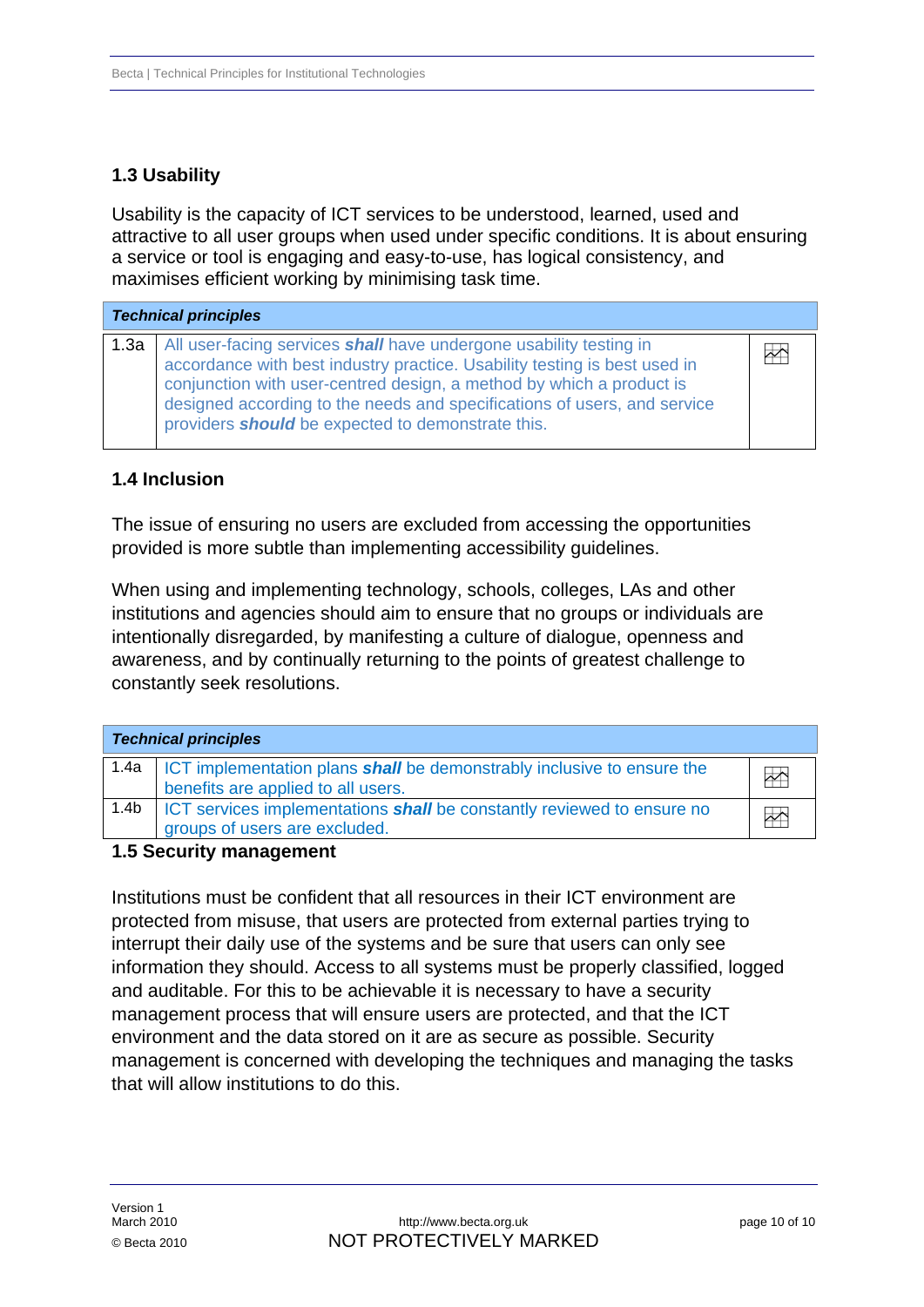<span id="page-10-0"></span>

| <b>Technical principles</b> |                                                                                                                                                                            |                   |
|-----------------------------|----------------------------------------------------------------------------------------------------------------------------------------------------------------------------|-------------------|
|                             | 1.5a   FITS security management or equivalent <b>shall</b> be implemented.                                                                                                 |                   |
|                             | 1.5b   Information security management shall conform with current Cabinet Office<br>and Becta's Data Handling Security guidance for schools and colleges (see<br>$3.4a$ ). | $\leftrightarrow$ |

### **1.6 Open Source software**

The *UK Government ICT Strategy* supersedes but reinforces the principles of the previous *Open Source, Open Standards, Reuse Strategy*, published by the Cabinet Office [\[http://www.cabinetoffice.gov.uk/cio/ict.aspx](http://www.cabinetoffice.gov.uk/cio/ict.aspx)]. Institutions must ensure that their own policies adhere to this. In order to offer best value for money, promote sharing and re-use and encourage innovation, it is vital that Open Source software solutions and services be considered by institutions.

| <b>Technical principles</b> |                                                                                                                                                                                                       |                         |
|-----------------------------|-------------------------------------------------------------------------------------------------------------------------------------------------------------------------------------------------------|-------------------------|
| 1.6a                        | Open Source solutions shall be actively and fairly considered alongside<br>proprietary ones whenever new implementations are planned.                                                                 | ≁∩                      |
| 1.6 <sub>b</sub>            | Where there is no significant overall cost difference between Open Source<br>and non-open source products, Open Source shall be selected.                                                             | ≁^                      |
| 1.6c                        | Suppliers shall provide evidence of consideration of Open Source solutions<br>during procurement exercises - if this evidence is not provided, bidders<br>shall be disqualified from the procurement. | $\overline{\mathbb{M}}$ |

### **1.7 Hosted services**

A hosted service is one that delivers a range or combination of ICT services and functions such as infrastructure, applications (including 'Software as a Service'), security, monitoring, storage, development, website hosting and email, over the internet or a wide area network. Hosted services offer a number of advantages over local or on-site hosting, including increased durability and reliability, consolidation of services, predictable recurring fees and costs and economies of scale. Infrastructure as a service refers to the supply and management of remotely or centrally hosted infrastructure.

'Remotely hosted' is defined as a service that is hosted and supported from outside the establishment purchasing the service.

'Centrally hosted' is defined as a service that is hosted within the establishment purchasing the service (such as a local authority), but that service is physically distributed to other establishments (such as a school).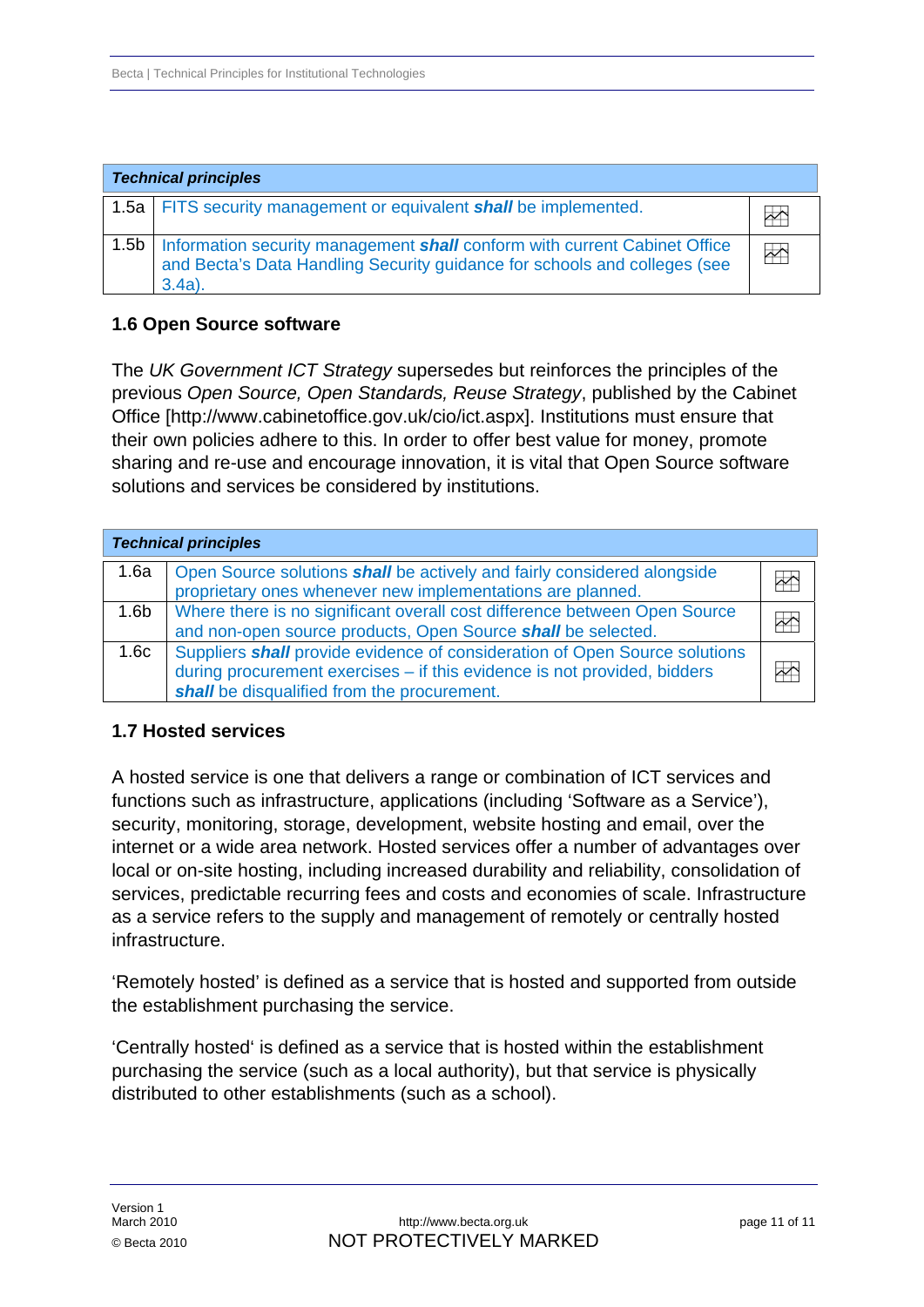<span id="page-11-0"></span>

| <b>Technical principles</b> |                                                                                                                                                                                                                                                                                                                                                                                                                                  |                         |
|-----------------------------|----------------------------------------------------------------------------------------------------------------------------------------------------------------------------------------------------------------------------------------------------------------------------------------------------------------------------------------------------------------------------------------------------------------------------------|-------------------------|
|                             | 1.7a   Consideration <i>shall</i> be given to the provision of services remotely via<br>remotely hosted or centrally hosted services. Wherever possible services<br>delivered to an institution <b>should</b> be delivered from remote or central host or<br>hosts maximising the opportunities provided by an institution's broadband<br>infrastructure. Data centres used should adhere to the Data Centre Code of<br>Conduct. | $\overline{\mathbf{r}}$ |

#### **1.8 Open standards**

Open standards for interoperability are standards that are widely used, consensus based, published and maintained by recognised industry standards organisations. Open standards help enable interoperability of systems and applications; without open standards and interoperability, systems that operate using a myriad of formats, fields, data elements and transport methods will make the combination of data from different sources an exercise in frustration, resulting is users expending time, effort and ultimately money with data conversion, 're-keying' or simply scrapping the work and duplicating it by gathering the data all over again. Put simply, without interoperability, based upon open standards, systems will have limited abilities to share data, information and resources and many of the benefits of using ICT services will be correspondingly limited.

|      | <b>Technical principles</b>                                                                                 |  |
|------|-------------------------------------------------------------------------------------------------------------|--|
| 1.8a | Suppliers shall adopt and implement open standards and this should be a<br>requirement in all procurements. |  |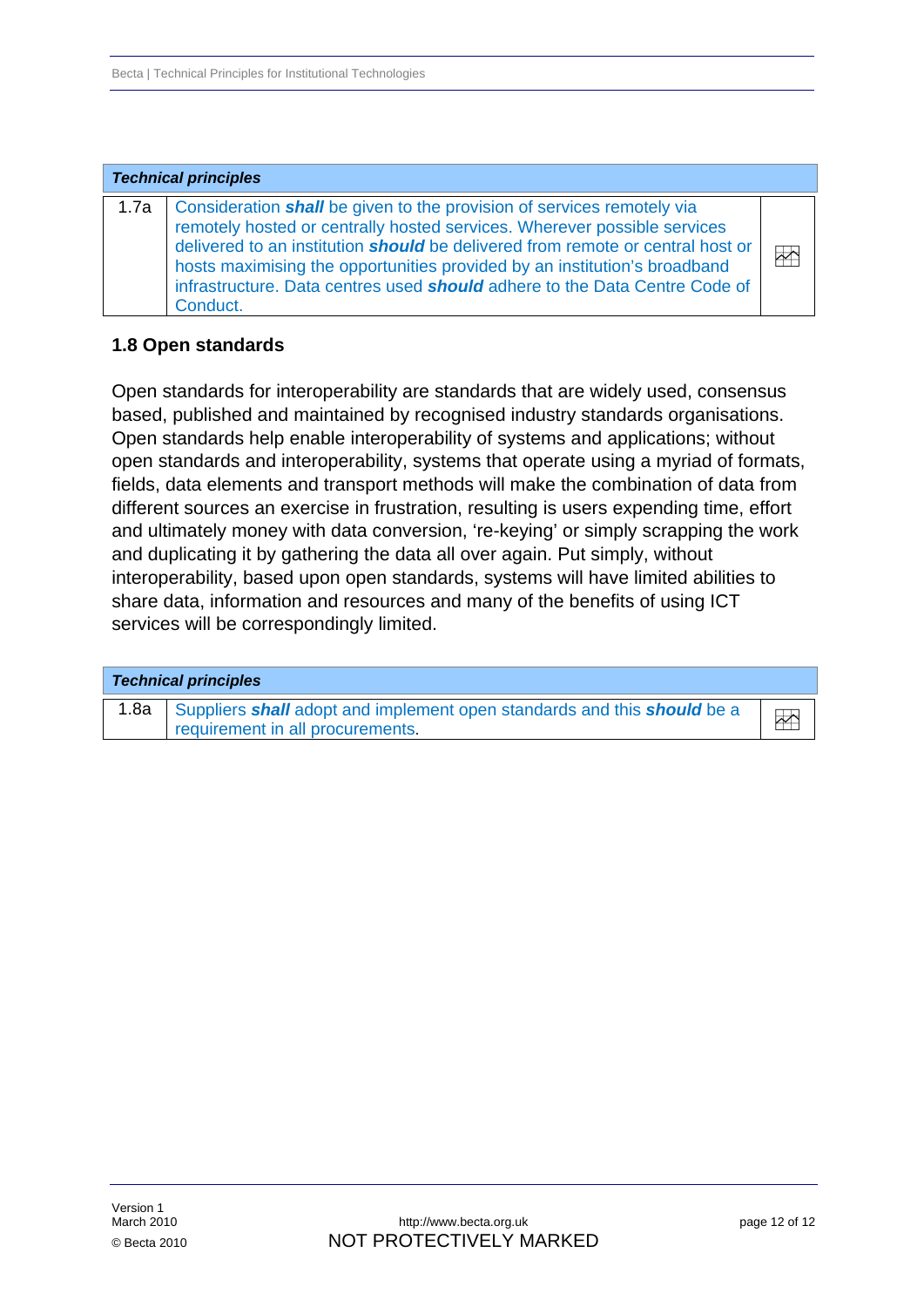# <span id="page-12-0"></span>**2. Institutional Infrastructure**

A well designed and maintained infrastructure is key to an institution's ability to deliver a highly effective ICT resource to all users. In order for the ICT infrastructure to be sustainable, flexible and adaptive, a common approach needs to be taken to network design, ICT resources and security. A clear standards-based approach will help to ensure that infrastructures offer an ICT resource to the institution that is useful today and in future years. It is expected that infrastructure implementations will adopt commonly used technical standards.

It is acknowledged that the majority of institutions will wish to implement or upgrade their infrastructure in a phased manner. As they do this, it is important that institutions recognise that alterations to one aspect of their infrastructure can have an impact elsewhere. It is also important therefore that an action plan is produced to allow the upgrade, replacement and installation of systems and equipment to occur in such a way that disruption to institutional functions is minimal.

|                | <b>Technical principles</b>                                                                                                                                                                                                                                                       |    |
|----------------|-----------------------------------------------------------------------------------------------------------------------------------------------------------------------------------------------------------------------------------------------------------------------------------|----|
| 2a             | A full infrastructure survey shall be conducted prior to major changes to<br>institutional infrastructure. Attention must be paid to enabling the institution<br>to meet its obligations under the Disability Discrimination Act, Equality Act<br>and other relevant legislation. | ÞΥ |
| 2 <sub>b</sub> | Where major changes are planned, an action plan outlining the changes to<br>be made to the infrastructure shall be produced, with full consideration of<br>their impact upon the institution and other areas of the infrastructure.                                               | ≁≏ |
| 2c             | A contingency plan <b>should</b> be available for rollback to known good service<br>levels in the event that a new installation fails or cannot be made to work<br>during the initial implementation window.                                                                      |    |

### **2.1 Network management**

Without proper management tools and processes in place, increasingly complex institutional networks can become impossible to administer; bottlenecks and faults can proliferate and services can degenerate. It is vital that an institution has in place the correct procedures to avoid this. Through careful management the common risks associated with complex networks can be avoided.

| <b>Technical principles</b> |                                                                                                                                                                |  |
|-----------------------------|----------------------------------------------------------------------------------------------------------------------------------------------------------------|--|
| 2.1a                        | Network management and control shall be undertaken in accordance with<br>FITS processes. This <b>should</b> be undertaken by an accredited FITS<br>technician. |  |
| 2.1 <sub>b</sub>            | An up-to-date network diagram <b>shall</b> be maintained.                                                                                                      |  |
| 2.1c                        | Network diagrams <b>shall</b> include information about network hardware, cable<br>type, data rates, and include both wired and wireless network segments.     |  |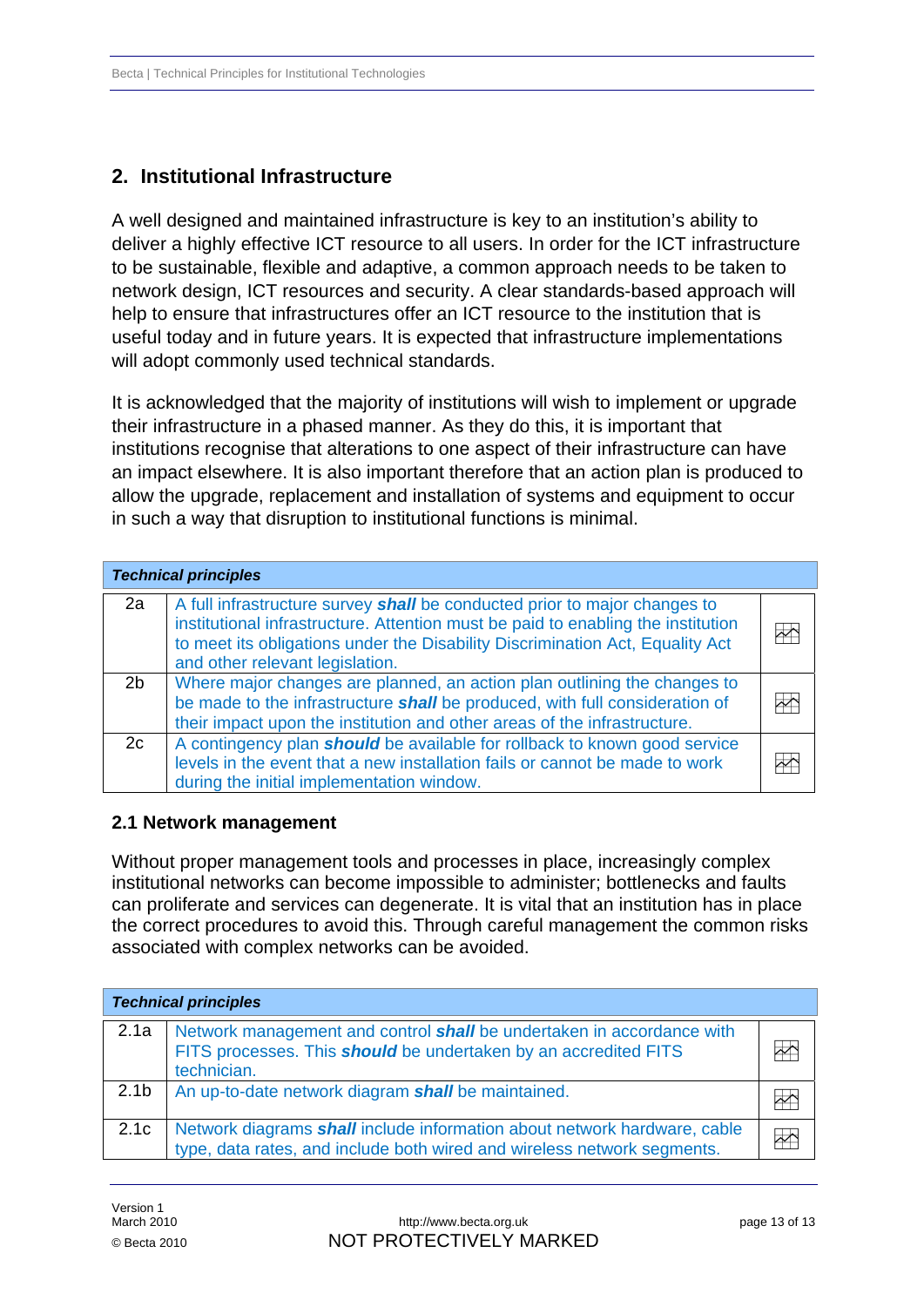<span id="page-13-0"></span>

| 2.1 <sub>d</sub> | Wired networks <i>shall</i> be clearly labelled at patch panel and network access<br>point and the patch panel shall be in a secured area or locked cabinet.                               |               |
|------------------|--------------------------------------------------------------------------------------------------------------------------------------------------------------------------------------------|---------------|
| 2.1e             | Network management software shall be implemented.                                                                                                                                          |               |
| 2.2f             | Regular network performance reports <b>should</b> be produced for senior<br>managers. The reporting may include particular end-user-facing services,<br>as well as the network as a whole. | $\rightarrow$ |
| 2.2g             | Contingencies shall be in place to enable the timely replacement of critical<br>network equipment.                                                                                         |               |
| 2.2 <sub>h</sub> | Contingency plans to ensure continued business operation in case of<br>systems failure shall be in place.                                                                                  |               |
| 2.2i             | Network fault-finding software <b>should</b> be in place, and the network <b>should</b><br>be monitored.                                                                                   |               |

# **2.2 Wired networks**

The technical backbone that underpins all aspects of ICT, that is, the institutional network, must be constructed to be coherent, affordable and sustainable. Therefore, this section of the document focuses on designing, implementing and developing a network that supports flexible and reliable use of ICT in institutions.

Wired networks have become the industry standard because of their superior data rates, low cost and high degree of stability, with wired networks ubiquitous in education as the fundamental technology underpinning local area networks (LANs). A wired network *shall* therefore be used as the main network in an institution. Wireless networking *may* provide an additional layer of flexibility to enhance wired networks

### **Network topology**

The topology of a network describes its physical or logical shape. Network topology is key to the efficient operation of the network and becomes more important as higher demands are placed on the network by bandwidth-intensive applications such as video conferencing.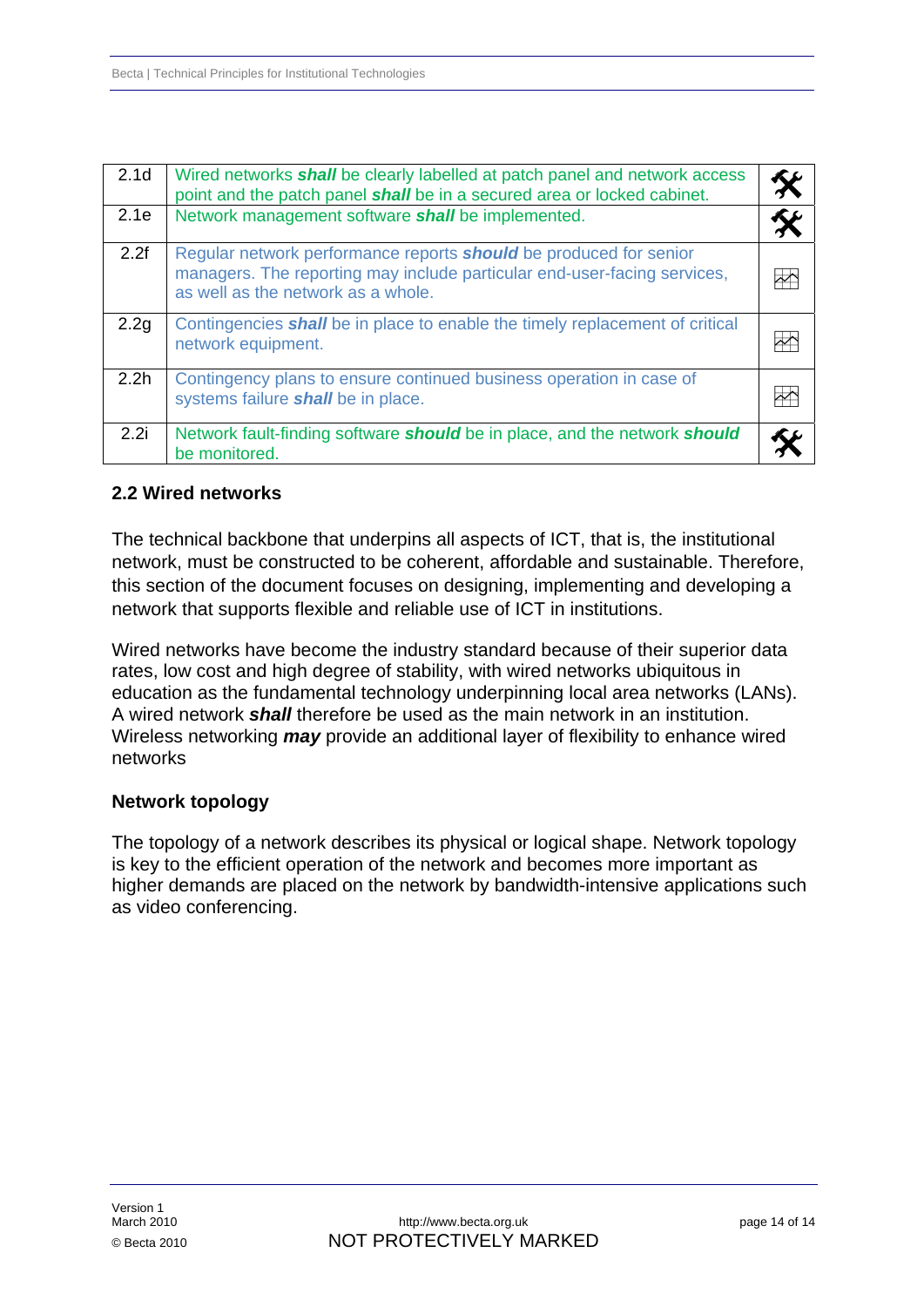# **Designs**

With the increasing demands placed on the network from multimedia applications, a well-designed network is becoming ever more important.

Wired networks must be constructed in a resilient configuration so that they are not affected by the loss of one or more nodes in the network, giving better resilience and greatest availability.

Every device in the network must be served by a managed switch, which enables multicast (i.e. communications between a single sending computer and multiple receiving computers) and provides a more robust model in case of faults. This means, for example, if network segment A has a problem, network segments B, C and D can still function. Unmanaged switches and hubs can hamper the resilience of the network and must be replaced.

| <b>Technical principles</b> |                                                             |  |
|-----------------------------|-------------------------------------------------------------|--|
| 2.2a                        | Institution networks <b>shall</b> be of a resilient design. |  |
| 2.2 <sub>b</sub>            | Institution networks shall use managed switches.            |  |

### **Cabling**

In order to facilitate a robust and reliable network, cabling must also be robust and reliable. Records must be kept showing the routing of all cables, and those cables must be supported by a warranty. Prior to installing cabling, an asbestos survey for the building must be checked and any measures necessary taken.

| <b>Technical principles</b> |                                                                                                                                                    |  |
|-----------------------------|----------------------------------------------------------------------------------------------------------------------------------------------------|--|
| 2.2c                        | Networks <b>shall</b> conform to TIA/EIA standards for cabling.                                                                                    |  |
| 2.2 <sub>d</sub>            | Cabling shall be supported by a manufacturer's warranty.                                                                                           |  |
| 2.2e                        | A cable routing diagram shall be produced when the cable is first installed,<br>and <b>shall</b> be kept up to date with any additions or changes. |  |

#### **Data rates**

Data rates offer an indication of network performance, allowing institutions to gain a rough idea of the capabilities of their network equipment and cabling. Whilst in practice actual data rates will rarely correspond with the rated performance of equipment, the rated performance rates are indicative of real world performance and therefore can provide useful baselines.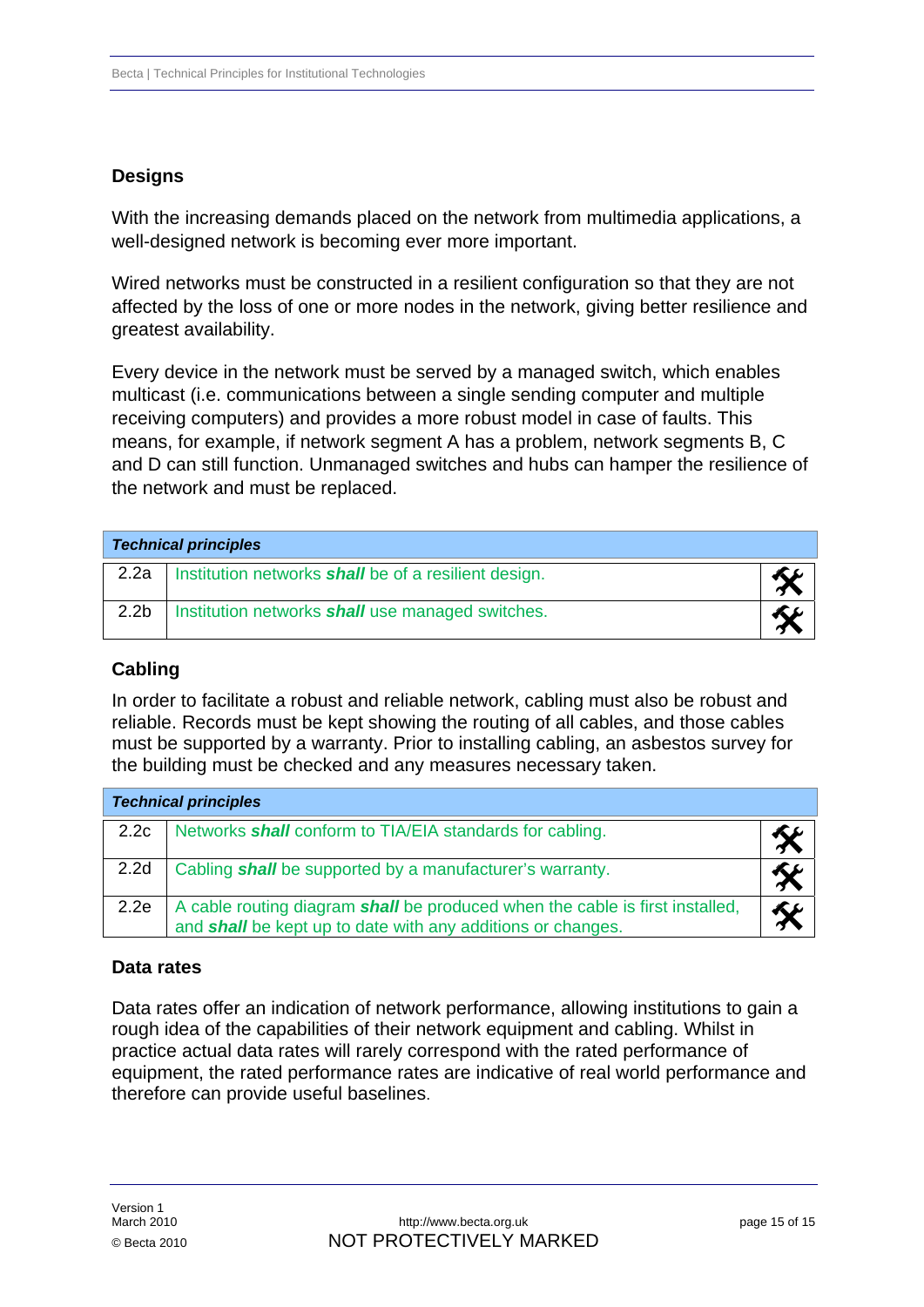|                  | <b>Technical principles</b>                                                                                                                                                                  |  |
|------------------|----------------------------------------------------------------------------------------------------------------------------------------------------------------------------------------------|--|
| 2.2f             | All wired network equipment shall support a minimum 100Mbps data rate.                                                                                                                       |  |
| 2.2g             | All cabling <b>shall</b> support a minimum 1Gbps data rate.                                                                                                                                  |  |
| 2.2 <sub>h</sub> | Switches used in the backbone of wired Ethernet implementations shall<br>support a minimum 1Gbps data rate across all ports.                                                                 |  |
| 2.2i             | The network backbone shall enable the highest data rates within the<br>institution and <b>shall</b> ensure that the integrity of network packets falls within<br>locally defined tolerances. |  |

### **Class of Service and Quality of Service**

Class of Service (CoS) is a way of managing traffic in a network by grouping similar types of traffic (for example, email, streaming video, voice, large document file transfer) together and treating each type as a class with its own level of service priority. Unlike Quality of Service (QoS) traffic management, CoS technologies do not guarantee a level of service in terms of bandwidth and delivery time; they offer a 'best effort'.

Quality of Service (QoS) refers to the capability of a network to provide better service to selected network traffic. The primary goal of QoS is to provide priority, including dedicated bandwidth, controlled jitter and latency (required by some real-time and interactive traffic), and improved loss characteristics to the network traffic that requires this, in order to provide a defined level of service. Quality of service is therefore the ability to provide different priority to different applications, users, or data flows, or to guarantee a certain level of performance to a data flow. It is important though to make sure that providing priority for one or more flows does not make other flows fail.

| <b>Technical principles</b> |                                                                                                                                                                    |   |
|-----------------------------|--------------------------------------------------------------------------------------------------------------------------------------------------------------------|---|
| 2.2j                        | Where CoS is implemented, a table of priorities <b>shall</b> be established to<br>ensure that the CoS policy is easily understood.                                 |   |
| 2.2k                        | Classification of applications <b>should</b> be limited to a select few applications<br>so that traffic priority can be provided with clearly discernible results. |   |
| 2.21                        | LAs, RBCs and service providers shall be consulted to ensure that QoS is<br>implemented in a manner conducive to end-to-end delivery.                              | ⊬ |
| 2.2 <sub>m</sub>            | Service-level specifications <i>shall</i> be in place if implementing QoS.                                                                                         |   |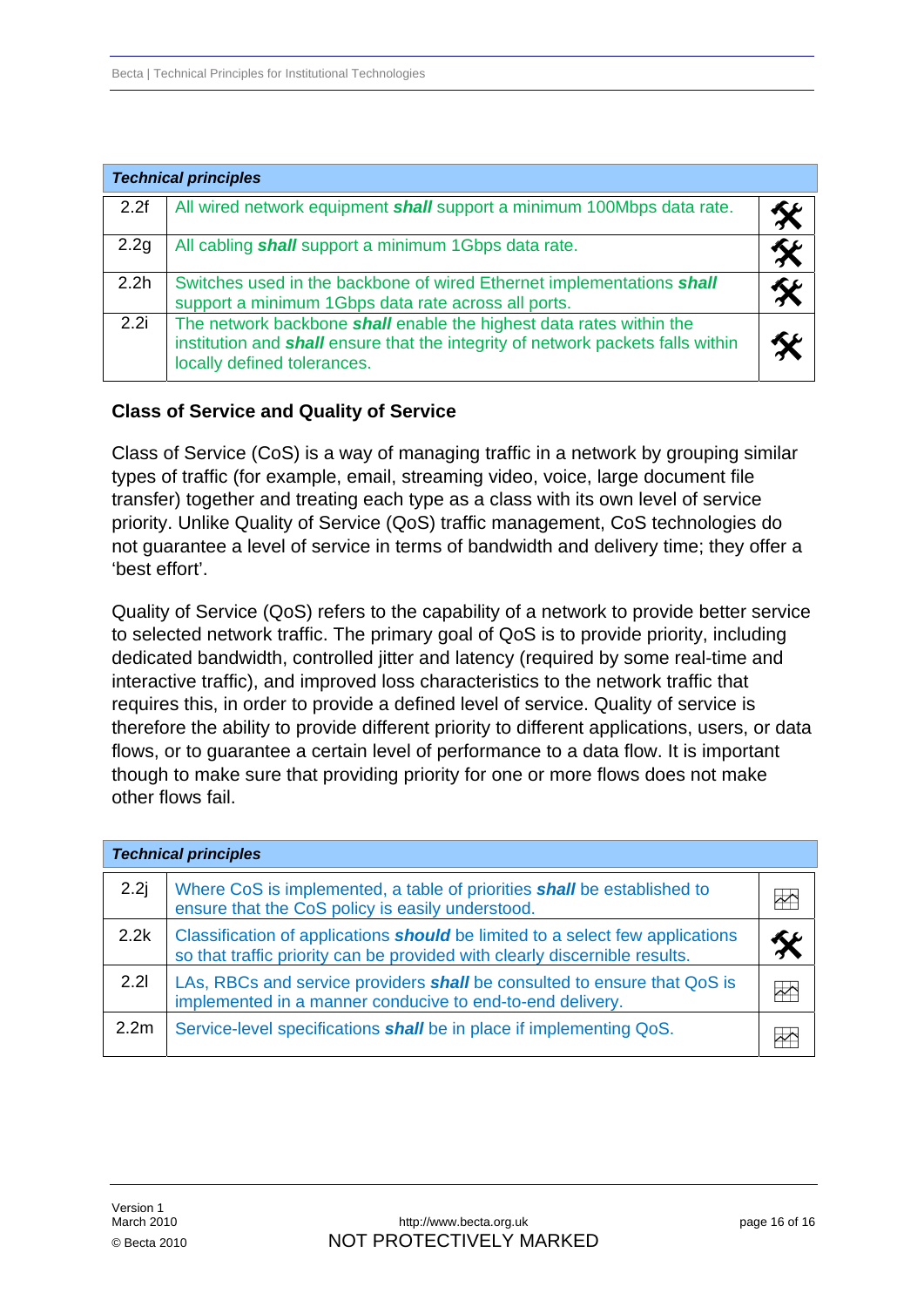# **Wired security**

Since all network data in a wired network passes over the institution's cables, it is vital that access to network data is by authorised users only, with the correct privileges and rights.

Without the proper security measures in place, users of the network may be able to access information that should be inaccessible to them. Wired network traffic can be intercepted and decoded with commonly available software tools once someone has physical access to the institution's cabling and/or devices (although many switches have protected-port security measures to avoid this problem).

|                  | <b>Technical principles</b>                                                                                                                                                                                                                                                             |                        |
|------------------|-----------------------------------------------------------------------------------------------------------------------------------------------------------------------------------------------------------------------------------------------------------------------------------------|------------------------|
| 2.2n             | A short, easily understood and realistic ICT Security policy (based on<br>information risk management principles and a framework for risk<br>assessment and policy justification) and Acceptable Use policy shall be in<br>place. Both shall be applicable to all users of the network. |                        |
| 2.2 <sub>0</sub> | Unused patch leads <b>shall</b> be removed from network equipment.                                                                                                                                                                                                                      |                        |
| 2.2p             | Routing and switching cabinets <b>shall</b> be locked, and all keys strictly<br>controlled.                                                                                                                                                                                             |                        |
| 2.2q             | Cables into institutions or between buildings <b>should</b> be located<br>underground or be adequately protected from physical interference.                                                                                                                                            | X                      |
| 2.2r             | Network cabling <b>should</b> be protected from unauthorised interception or<br>damage by utilising wall cavities and space behind walls wherever possible.                                                                                                                             | $\hat{\boldsymbol{x}}$ |
| 2.2s             | Regular checks <b>should</b> be made to ensure that all cables are routed to their<br>correct terminating equipment.                                                                                                                                                                    | $\Rightarrow$          |
| 2.2t             | Logical port security <b>should</b> be implemented when it is available on the<br>network equipment. When it is not, unused ports on network equipment<br>should be disabled.                                                                                                           |                        |

# **Firewalls**

It is essential that firewalls are properly installed and configured to protect institutions' systems from unauthorised access.

To ensure that firewalls are installed and configured in a way that does not impede an institution's ability to function efficiently, institutions should liaise with their service provider/s to ensure their needs are met. Where necessary, rules should be applied through cascaded firewalls rather than applied as a blanket across all institutions served by the service provider.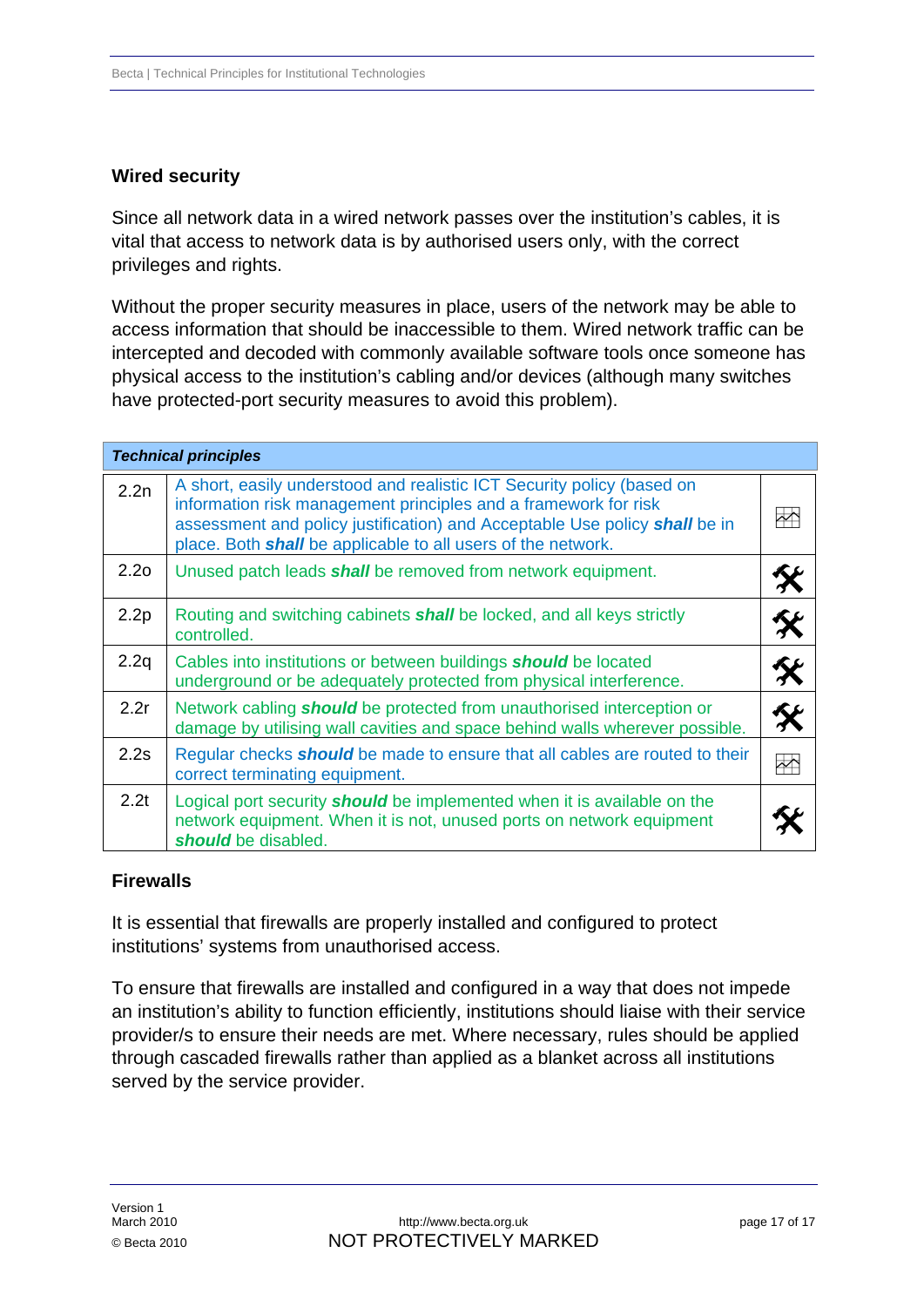<span id="page-17-0"></span>It must be noted that multiple firewalls impede an institution in applying Quality of Service (QoS) across its network and its partner's network, and can prevent applications such as video conferencing from working.

However, where an institution already has an adequate firewall in place and wishes to retain this, it is acceptable for it to do so as long as it liaises with its service provider to ensure that the firewall does not impede the operation of the network and its applications.

| <b>Technical principles</b> |                                                                                                                                         |  |
|-----------------------------|-----------------------------------------------------------------------------------------------------------------------------------------|--|
| 2.2u                        | Advice on regional firewall policy shall be sought from the local authority,<br>Regional Broadband Consortia or other service provider. |  |
| 2.2v                        | Unnecessary network ports shall be closed and the default setting should<br>be 'deny all'.                                              |  |
| 2.2w                        | Where an institutional firewall is in place, this <b>shall</b> be configured so as to<br>be in keeping with LA/RBC firewall policy.     |  |

# **2.3 Wireless networks**

As stated above, wireless networking can provide an additional layer of flexibility to enhance traditional wired networks, allowing access to the network from previously inaccessible locations.

|                  | <b>Technical principles</b>                                                                                                            |  |
|------------------|----------------------------------------------------------------------------------------------------------------------------------------|--|
| 2.3a             | Before a LAN is extended to include wireless LAN (WLAN) technology, a<br>feasibility study and site survey <b>shall</b> be undertaken. |  |
| 2.3 <sub>b</sub> | Wireless LANs shall only be used to supplement and not to replace wired<br>networks.                                                   |  |

### **Wireless management and security**

Wireless management tools enable network administrators to control, manage and report on activity across the WLAN. They simplify the everyday operation of WLANs, ensuring smooth deployment, enhanced security, and maximised network availability, while reducing deployment and management times. They can enable administrators to detect, locate and mitigate against rogue access points, as well as automatically configuring new additions to the WLAN.

A number of basic security settings are provided by an access point (AP) or the management software of the AP. The basic premise of network security is to only allow authorised users and devices onto the institution's network. Unfortunately, WLANs broadcast their signals over substantial distances (often in excess of 100m), and these signals cannot be contained by physical barriers in the same way as in an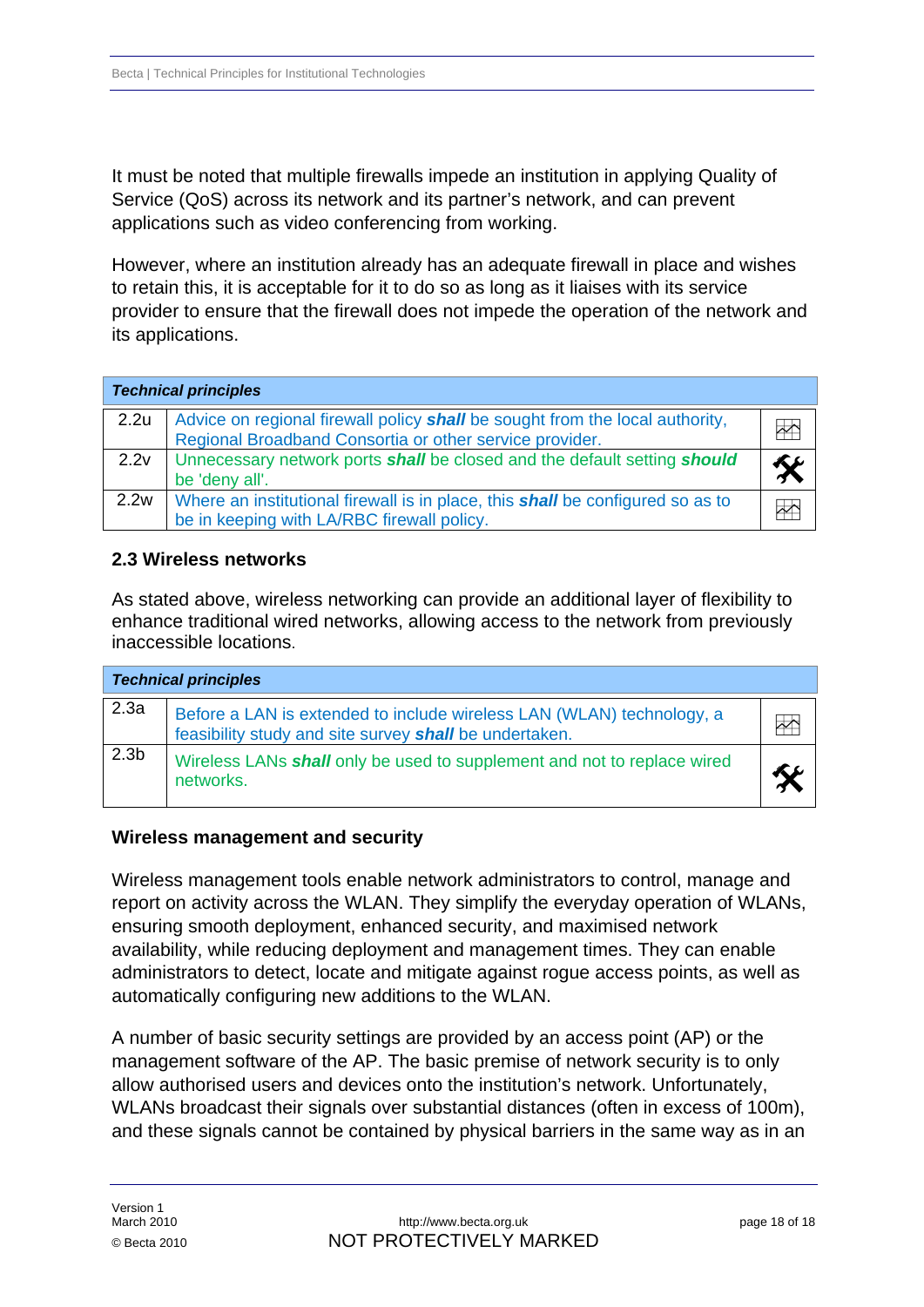Ethernet network. Thus, in the case of WLANs, institution networks and the data they carry are open to a number of different attacks including attack via:

- $\bullet$  roque APs<sup>[3](#page-18-0)</sup>
- interception of wireless signal
- attempted unauthorised network access from inside or outside the institution's buildings

Much WLAN security simply requires some basic controls to be put in place by the institution. Virtually all current APs come supplied with management software which, if used properly, can offer a basic level of security. Many of these security controls deter the majority of unauthorised users from trying to gain access to the institution's network and services.

# **Default settings and access control lists**

All APs come with default settings. The default settings used by some manufacturers are common across all APs in the manufacturer's range. To enable personalisation and security functions to be managed, an AP is usually supplied with management software that has a combination of the following features:

- Turning off the broadcast of the service set ID (SSID; network name)
- Changing the name of the SSID
- MAC address recognition
- Limiting IP range when the AP acts as a DHCP server
- Setting the maximum number of clients that can associate with an AP
- Ability to manage AP over the WLAN
- Setting the channel to be used for the WLAN

# **Intrusion detection**

Intrusion detection, whether carried out manually using a simple piece of wireless detection software or using a fully featured intrusion-detection system (IDS), is an important part of WLAN security. If an institution knows what APs and networks are authorised, it will be able to quickly identify those networks that are unauthorised.

Unauthorised networks can be located by a range of means, including an SSID that is invalid or an AP using a wireless channel that is not self-assigned for the institution's own use. Intruders to a network may also be identified by such things as recognising the reuse of MAC addresses.

1

<span id="page-18-0"></span> $3$  A rogue AP is an AP attached to a WLAN that has no authority to be there, placed by an uninformed but authorised user or by someone (which could include an authorised user) for malicious reasons.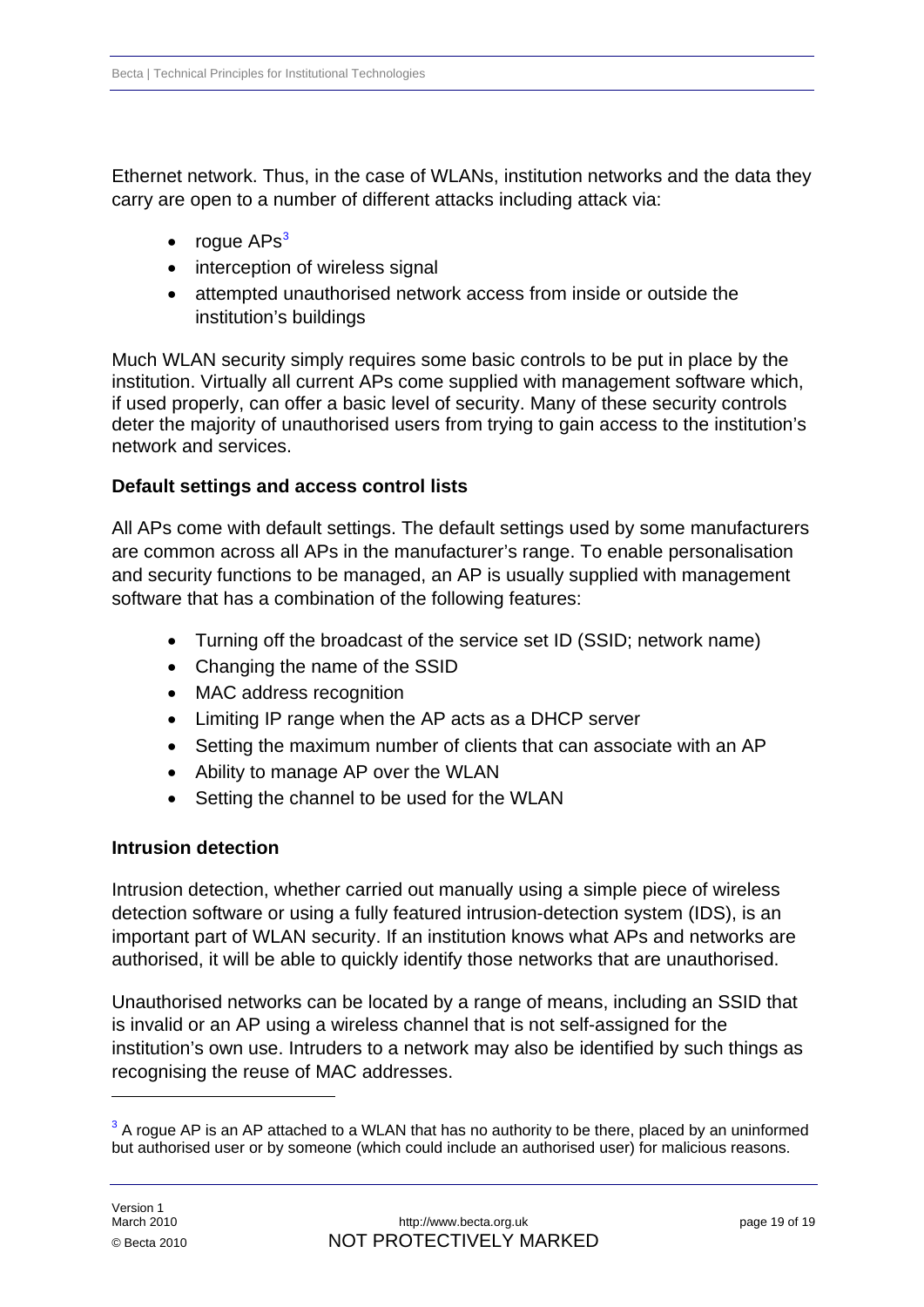<span id="page-19-0"></span>

|                  | <b>Technical principles</b>                                                                                                                                                              |  |
|------------------|------------------------------------------------------------------------------------------------------------------------------------------------------------------------------------------|--|
| 2.3c             | Wireless management tools <b>shall</b> be employed to deploy and maintain<br>WLANs.                                                                                                      |  |
| 2.3 <sub>d</sub> | Default settings of WLAN equipment shall be changed.                                                                                                                                     |  |
| 2.3 <sub>e</sub> | WLAN networks <i>shall</i> be given a name (an SSID) that cannot be associated<br>with the institution.                                                                                  |  |
| 2.3f             | SSID broadcasting <b>should</b> be disabled by default, and only enabled where<br>there is an identified need.                                                                           |  |
| 2.3 <sub>g</sub> | Regular intrusion-detection checks <b>should</b> be undertaken.                                                                                                                          |  |
| 2.3 <sub>h</sub> | IP addresses for WLAN clients <b>should</b> be limited to the maximum number<br>of devices that could realistically associate with that AP, when DHCP and<br>NAT is performed by the AP. |  |
| 2.3i             | Features that allow an AP to be administered via the WLAN <b>should</b> be<br>disabled.                                                                                                  |  |

#### **2.4 Devices and device management**

With a wide range of devices available to, and used in, institutions, it is important that these are managed by the institution to provide security, accessibility and availability every time they are needed.

| <b>Technical principles</b> |                                                                                                                                                                       |  |
|-----------------------------|-----------------------------------------------------------------------------------------------------------------------------------------------------------------------|--|
| 2.4a                        | All network-connected user devices <b>shall</b> be equipped with a web browser<br>capable of providing access to the services required by the user of that<br>device. |  |
| 2.4 <sub>b</sub>            | All network-connected user devices <b>shall</b> require authentication from an<br>institution's user before granting access to secured areas of the LAN.              |  |

To protect against viruses and malware, both anti-virus and spyware protection software need to be made available to users.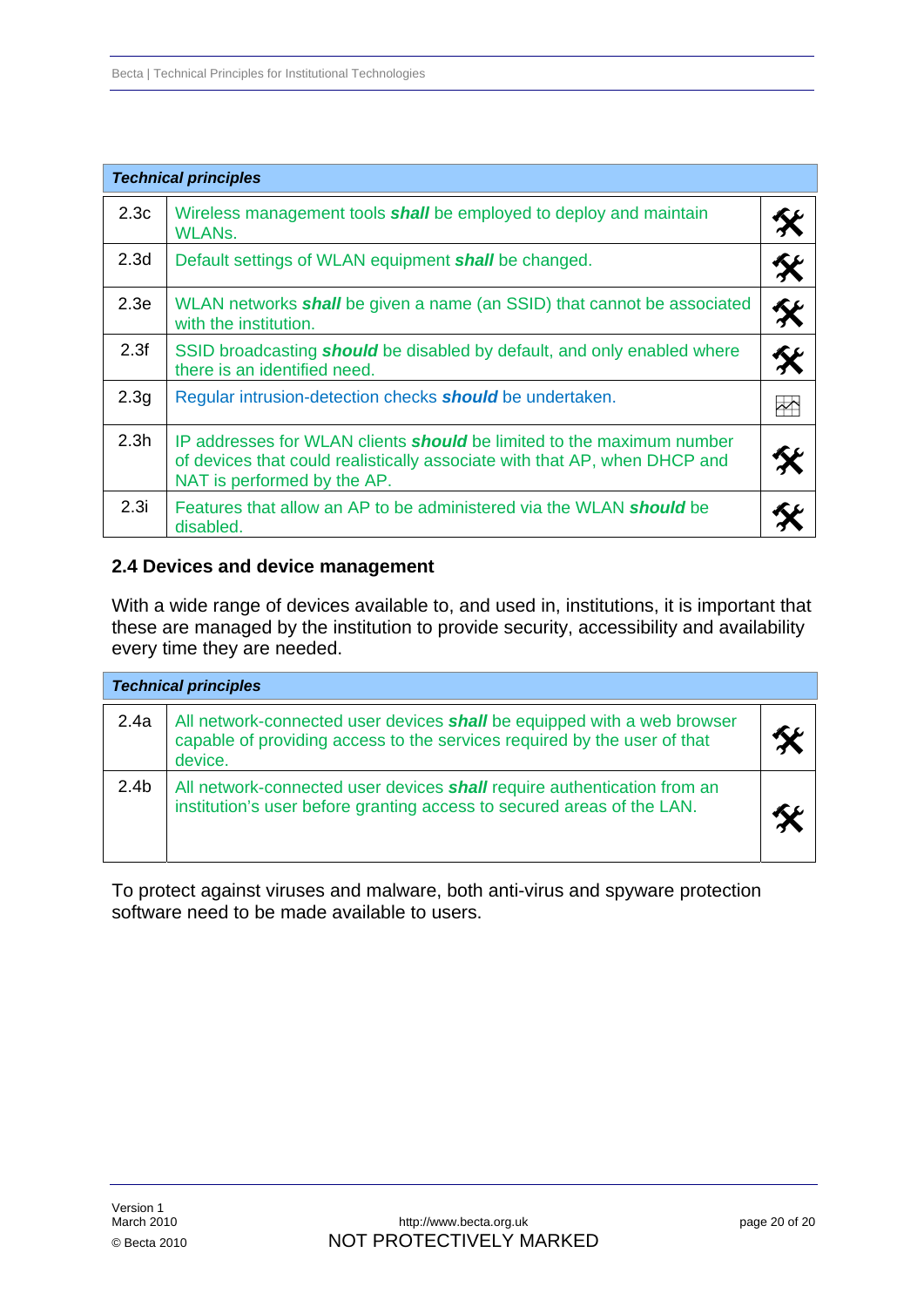|                  | <b>Technical principles</b>                                                                                                                                                                                                                                                            |                   |
|------------------|----------------------------------------------------------------------------------------------------------------------------------------------------------------------------------------------------------------------------------------------------------------------------------------|-------------------|
| 2.4c             | All devices subject to known threats, including stand-alone devices and<br>portable ICT equipment, shall be protected by an institution approved,<br>recognised anti-virus package. Protection should be adaptable to<br>accommodate different or specific rules for different devices |                   |
| 2.4 <sub>d</sub> | The anti-virus package <b>shall</b> provide an automatic update facility for virus<br>definition files.                                                                                                                                                                                | 交                 |
| 2.4e             | Anti-virus software <b>shall</b> be managed so as to minimise the impact on the<br>day-to-day performance of devices and the network.                                                                                                                                                  | $\rightarrow$     |
| 2.4f             | The software <b>shall</b> be set to scan any new media detected or files<br>received or opened by any route.                                                                                                                                                                           | 父                 |
| 2.4g             | Anti-virus packages shall be kept up to date and all devices shall have the<br>most up-to-date virus definitions.                                                                                                                                                                      | 父父                |
| 2.4h             | All documents and removable media <b>shall</b> be subjected to an anti-virus<br>scan prior to being transferred onto the institution network.                                                                                                                                          |                   |
| 2.4i             | All network users <b>shall</b> be educated in safe practice when using any<br>media to transfer data from one system to another, such as memory sticks,<br>etc.                                                                                                                        | $\sim$            |
| 2.4j             | All network users shall be made aware of their responsibilities for<br>protecting data and keeping it secure.                                                                                                                                                                          | $\leftrightarrow$ |
| 2.4k             | Spyware protection software shall be installed on devices where there is a<br>threat from spyware.                                                                                                                                                                                     |                   |
| 2.41             | All network users shall be educated on the dangers and symptoms<br>associated with spyware and viruses.                                                                                                                                                                                | $\overline{\sim}$ |
| 2.4m             | Display technologies shall be installed in accordance with PAS 1224                                                                                                                                                                                                                    |                   |

### **Remote access**

To enable flexible working away from the institution, curriculum and administration data needs to be accessible by authorised users from a range of places, although institutions need to decide the level and granularity of data made available for different groups of individuals. For example, educators need to access teaching materials, learners' work areas and administration data from within the institution and external locations. Learners need to access their work areas from outside the institution and will most likely need to have access to relevant institution notices and information. Secure remote access to relevant administration data must be made available away from the institution where necessary and a risk assessment must be carried out before granting such access.

1

<span id="page-20-0"></span><sup>4</sup> <http://shop.bsigroup.com/en/ProductDetail/?pid=000000000030154893>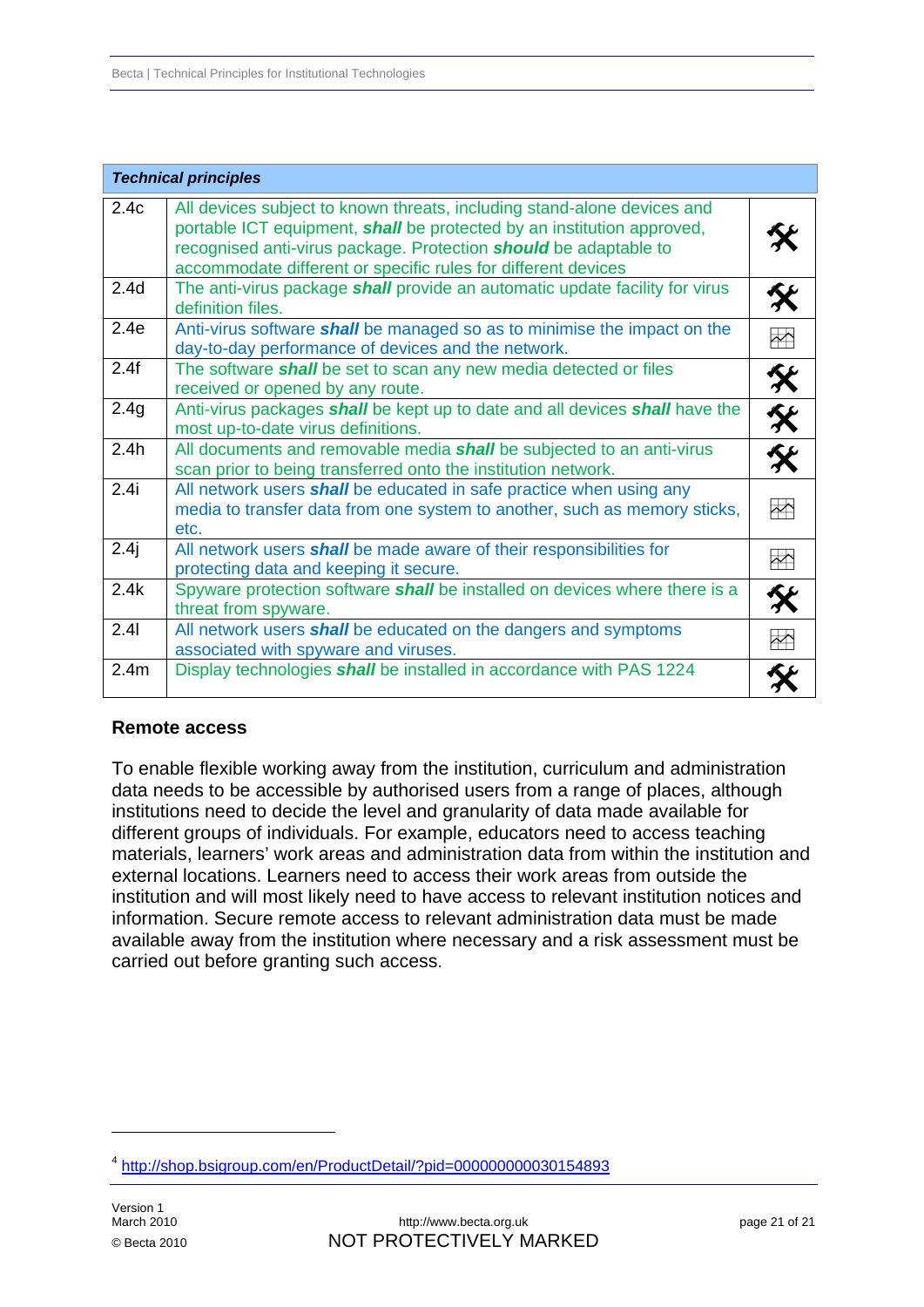| <b>Technical principles</b> |                                                                                                                                 |  |
|-----------------------------|---------------------------------------------------------------------------------------------------------------------------------|--|
| 2.4n                        | Secure remote access shall be provided to selected resources for all<br>educators and to learners as appropriate.               |  |
| 2.4 <sub>0</sub>            | Access to selected data shall be offered to parents/carers and school<br>governors.                                             |  |
| 2.4p                        | Remote access solutions shall provide a web interface via a standards-<br>based web browser or equivalent for portable devices. |  |
| 2.4q                        | An information risk assessment <i>shall</i> be completed before allowing remote<br>access to data. (See also 4.4a)              |  |

#### **On-site access**

Many learners and educators have access to their own devices, and it is anticipated that they will wish to use these devices in the institution. Special attention to security measures listed above should be given to ensure protection of the institution's infrastructure.

| <b>Technical principles</b> |                                                                                                                                    |  |
|-----------------------------|------------------------------------------------------------------------------------------------------------------------------------|--|
| 2.4r                        | Infrastructures shall offer access to learning and teaching resources via<br>personally owned devices used within the institution. |  |
| 2.4s                        | Infrastructures shall offer internet access via locally agreed types of<br>personally owned devices used within the institution.   |  |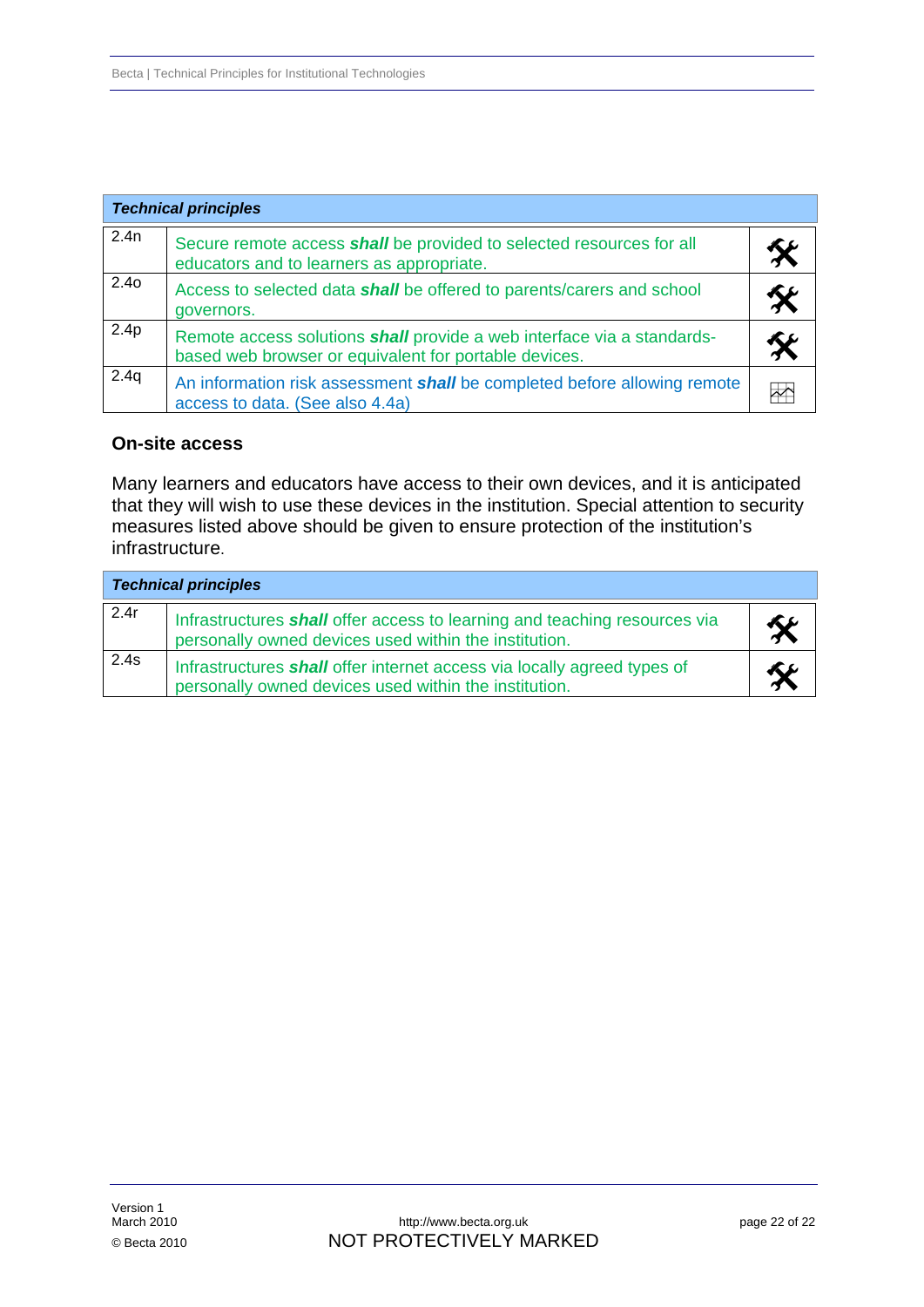# <span id="page-22-0"></span>**3. Connectivity**

Broadband connectivity is essential for educational institutions, to support both learning and teaching, and management and administration. Institutions' connectivity requirements are complex: their broadband services must be able to support a wide range of services, content and applications. In addition, broadband usage and the consequential bandwidth and performance required are increasing rapidly across educational institutions.

Broadband services for education should therefore have the following attributes:

- **Performance:** to guarantee delivery of demanding applications and content, such as high-quality video conferencing
- **Capacity:** sufficient capacity to support required applications and services, particularly in relation to concurrent usage (multiple users accessing multiple services simultaneously) and symmetric services (where upload and download bandwidth are equal)
- **Scalability:** capable of growing to meet institutions' developing requirements, particularly in relation to bandwidth
- **Reliability and resilience:** guaranteed availability, with swift remediation in the event of service failures

In the light of these requirements Becta strongly recommends that *schools* employ the broadband services offered by local authorities and/or regional broadband consortia (RBCs) as appropriate. All publicly funded *FE colleges and HE organisations* in the UK are entitled to a Primary Connection to JANET which gives access to a full range of network services and support. Becta strongly recommends that such institutions continue to utilise this.

The aggregated procurement and delivery of services at local, regional and national levels, by local authorities and/or RBCs has led to the successful development of dedicated wide area networks (WANs) serving schools and a range of other educational institutions across the UK. These regional WANs are interconnected via the JANET[5](#page-22-1) backbone to create the National Education Network<sup>[6](#page-22-2).</sup>

As of December 2006, all *schools* in England were connected to broadband, meeting the government's target. A number of schools are now connected at speeds which significantly exceed the typical connection bandwidths envisaged at the outset of this programme. For example, in Kent[7](#page-22-3), as of December 2008, 50 secondary

1

<span id="page-22-1"></span> $^5$  <http://www.ja.net/documents/publications/localauthorities.pdf>  $^6$  [http://www.nen.gov.uk](http://www.nen.gov.uk/)

<span id="page-22-2"></span>

<span id="page-22-3"></span><sup>7</sup> <http://www.eiskent.co.uk/UserFiles/File/KCN/KCN-2008-Report-12Jan09.pdf>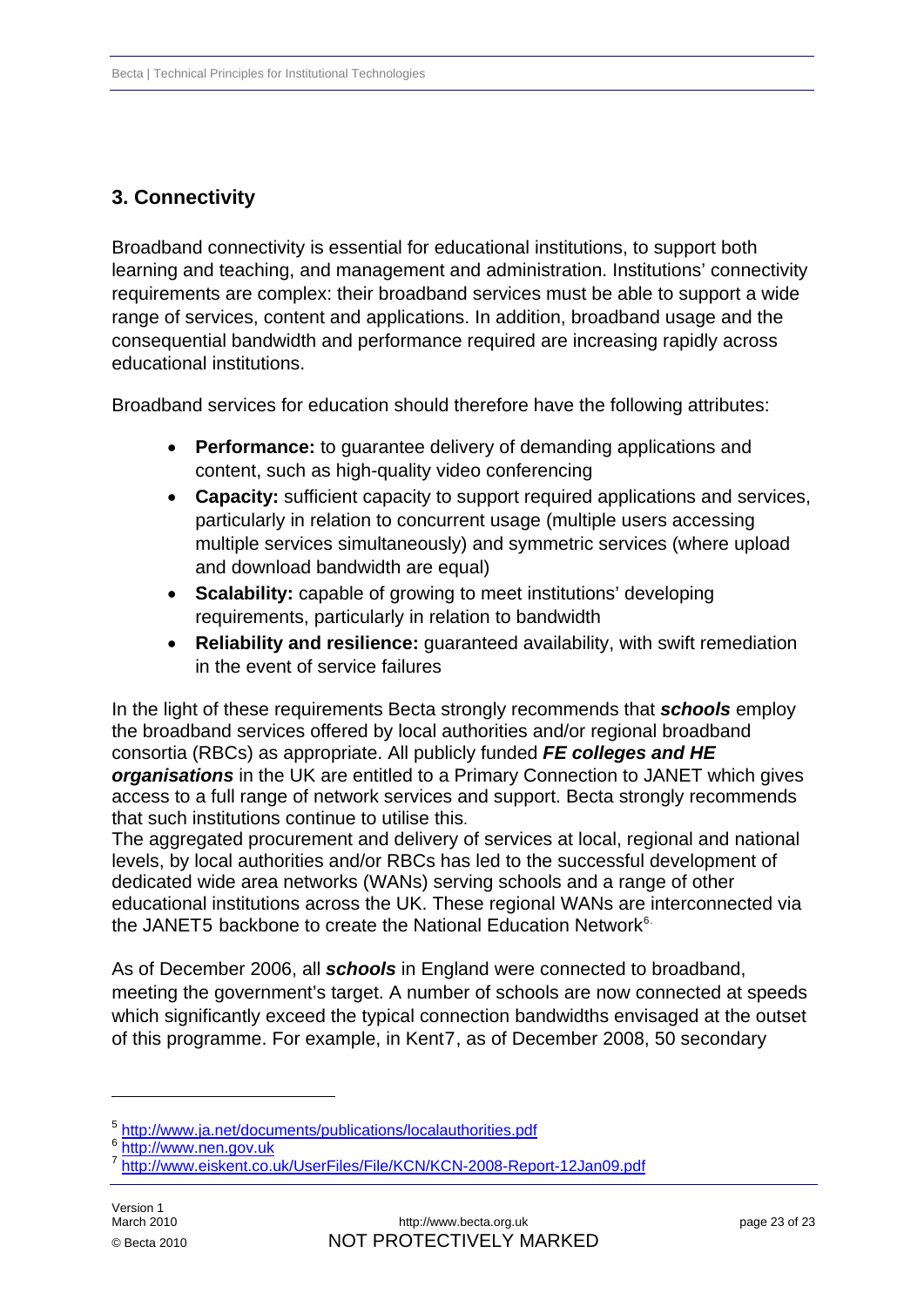schools had 100Mbps symmetric connections, and almost 400 primary schools had symmetric 10Mbps connections.

The provision of dedicated infrastructure for education ensures a high-quality service for institutions and users, the performance and capabilities of which could not be replicated via a fragmented, piecemeal approach. It provides a high degree of endto-end management and control, to ensure infrastructure and services can keep ahead of increasing demands. It also supports the delivery of a range of additional services beyond connectivity, including web and email filtering, access management and simplified sign-on, video conferencing and local and regional content applications, including learning platforms. The aggregated delivery of such services also provides a good fit with the drive from central government to increase efficiency and drive down costs in public sector service delivery. Finally, it greatly reduces the 'heavy lifting' required by individual institutions, ensuring teachers and learners can focus on exploiting rather than procuring and maintaining broadband infrastructure and services.

In summary, some of the key advantages of this approach to connectivity can be expressed as follows:

- Fully managed, regional broadband infrastructure
- Dedicated access links (managed contention)
- A portfolio of services not just connectivity
- Enables services that could not be delivered as efficiently (or in some cases at all) via a piecemeal approach (access management, video conferencing, high bandwidth 'last mile' links)
- Contractual guarantees and service levels
- Resilient and reliable performance (avoids single point of failure)
- Scalable growth (especially as usage is increases)
- Aggregated service delivery, across both services and sectors (filtering and content, across schools and colleges, libraries and social care)
- Reduced burden on institutions
- Consistency of approach
- Access across the UK to national JANET services and opportunities, such as:
	- internet transit
	- video conferencing
	- authentication and access management.

Although there is no requirement that schools must take the service provided by their local authority or RBC, Becta strongly recommends that schools consider the range of broadband services and safeguards provided by their local authority and/or RBC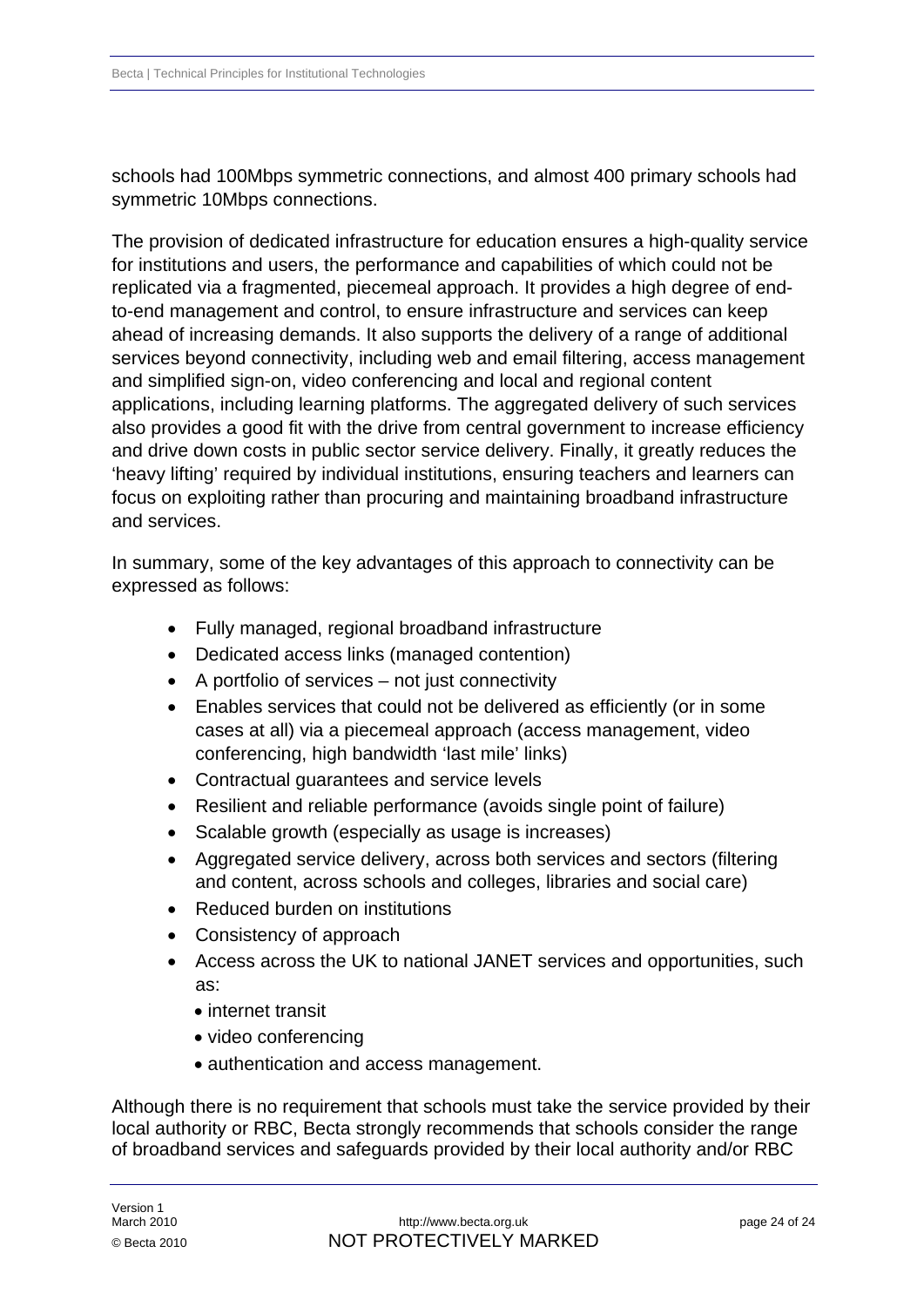<span id="page-24-0"></span>very carefully when investigating alternatives, particularly if their LA or RBC's service has been accredited by Becta. Becta strongly recommends that schools consider the many advantages of participation in a collaborative, community-led approach to connectivity, and the significant benefits of being part of a managed, dedicated broadband infrastructure for education, when considering alternative connectivity options

| <b>Technical principles</b> |                                                                                                                                                                           |   |
|-----------------------------|---------------------------------------------------------------------------------------------------------------------------------------------------------------------------|---|
| За                          | School broadband connectivity and internet access <b>should</b> be provided via<br>the relevant local authority and/or Regional Broadband Consortium as a<br>appropriate. | 父 |

### **3.1 Core Service Set and underpinning delivery principles**

Becta has defined a Core Service Set to exemplify what should be in place as a minimum level of broadband provision for all schools. This describes a baseline set of services that schools' and other educational institutions' broadband connectivity should provide to learners and educators. The Core Service Set is supported by a set of delivery principles that should inform the way these services are provided whilst still affording appropriate regional and local flexibility and choice.

| <b>Technical principles</b> |                                                                            |  |
|-----------------------------|----------------------------------------------------------------------------|--|
| 3.1a                        | Broadband services <b>shall</b> provide the Core Service Set as a minimum. |  |
| 3.1 <sub>b</sub>            | Broadband ISP services used <b>should</b> be Becta accredited.             |  |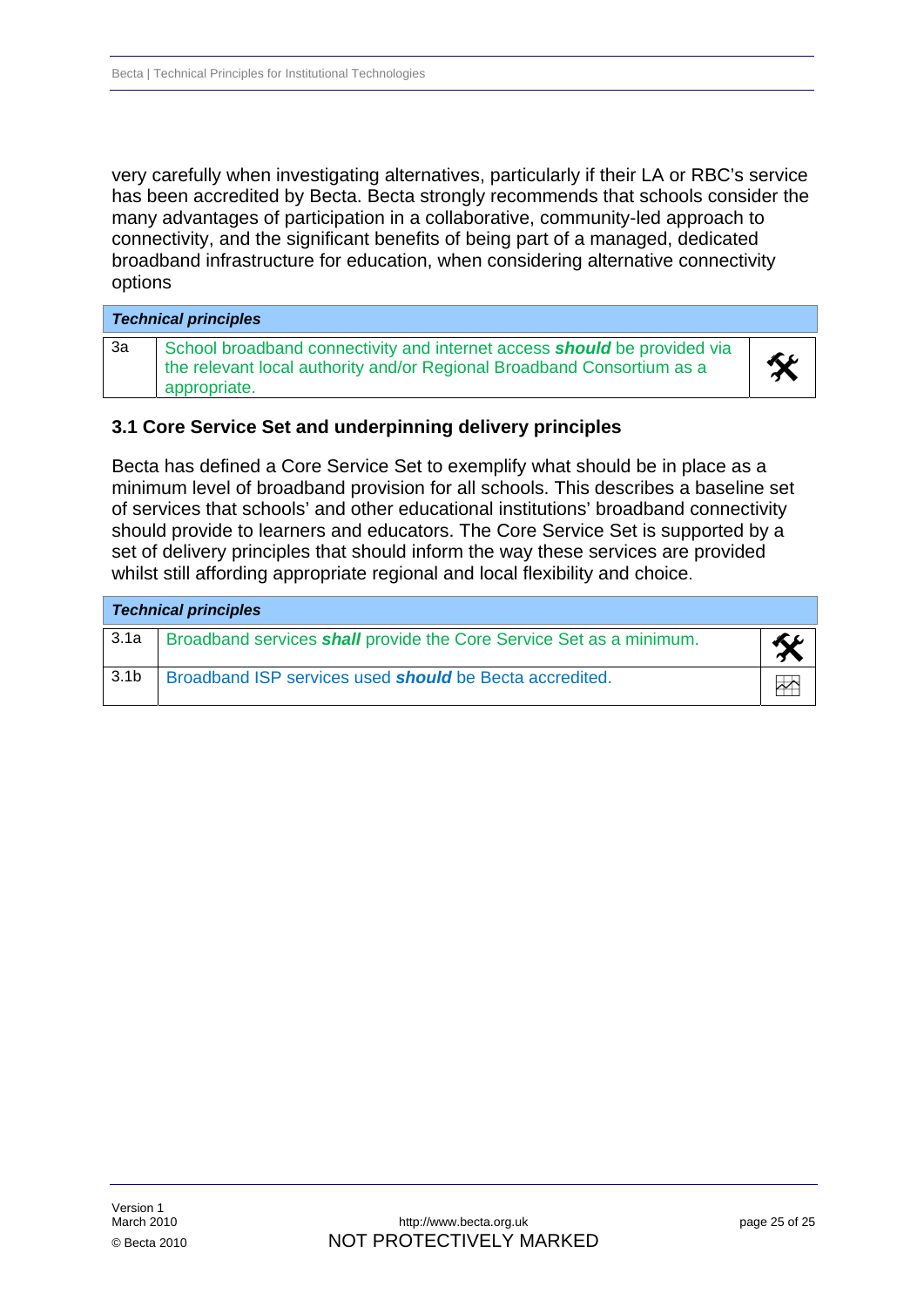# **The Core Service Set**

The Core Service Set comprises three strands: connectivity, applications and safeguards, with each strand being comprised of three component elements:

# *Connectivity:*

- Bandwidth appropriate to need, scalable and future proof as far as possible, and delivered where it's needed
- Reliability/resiliency/availability managed, guaranteed ICT services governed by appropriate service levels and contractual arrangements
- Performance sufficient to provide the required applications (in terms of, for example, response times, latency), including support for demanding applications

# *Applications:*

- Access to internet services
- Communication and collaboration tools email, video conferencing, VoIP, instant messaging
- Learning resources and tools content, learning platforms, e-portfolios, MIS, resource discovery and search, online productivity tools

### *Safeguards:*

- Security of networks and data
- Safety to guard against inappropriate content and contact (filtering, monitoring, authentication and authorisation)
- Policies and procedures acceptable use policies, security policies, user education, advice and guidance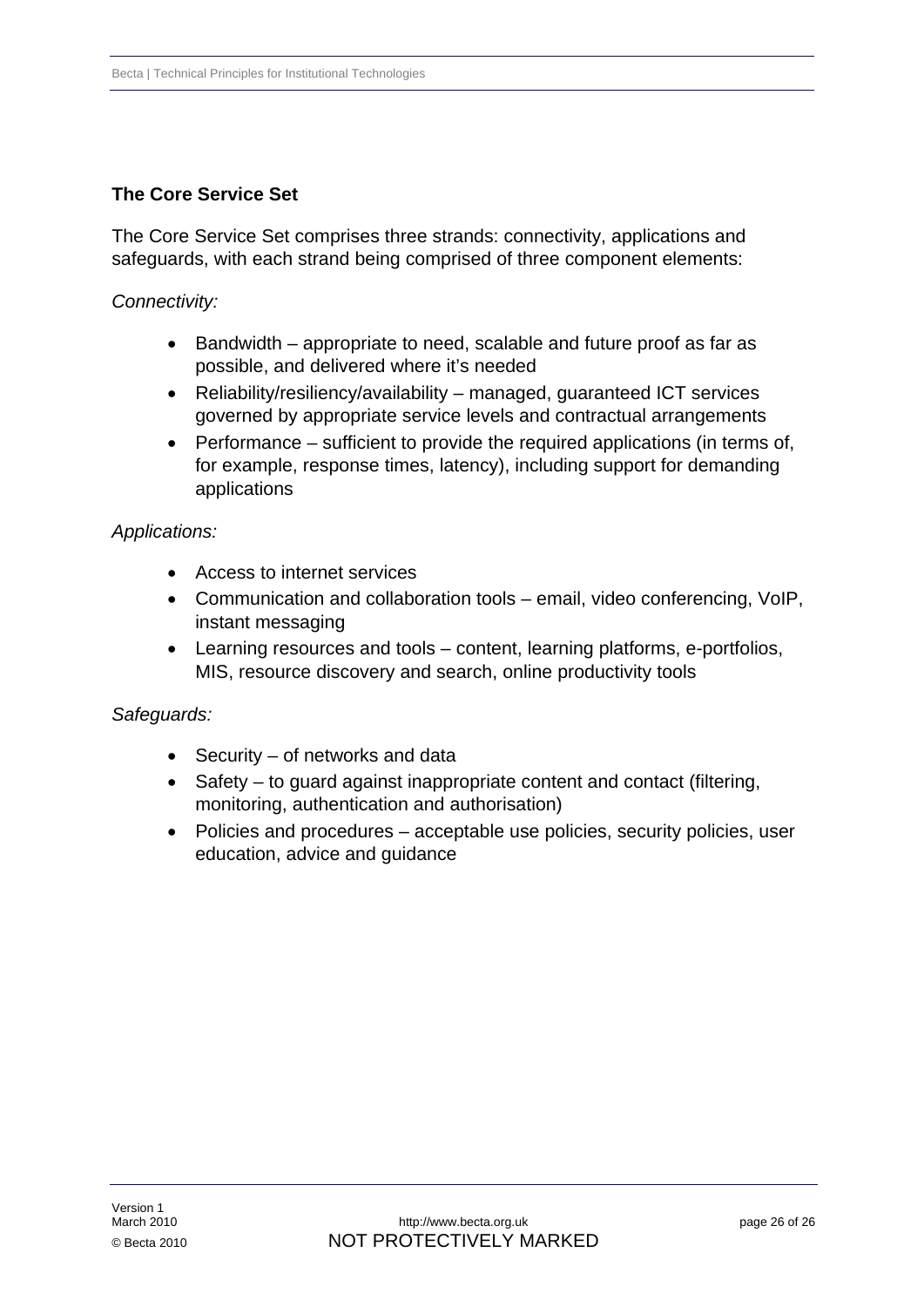# <span id="page-26-0"></span>**3.2 The delivery principles**

Six delivery principles illustrate but do not prescribe the way the Core Service Set should be provided, in recognition of the need to tailor delivery to accommodate local circumstances and requirements.

While different models of delivery will continue to be required to provide broadband services across the country, all models should demonstrate and exemplify:

- Flexibility (especially of location and time, providing appropriate access to other users, for example parents)
- Inclusivity and transparency (pricing, bandwidth, availability, reliability, performance)
- Value for money (supporting delivery efficiencies and economies of scale via aggregating demand, ensuring value for money, reducing the procurement and management burden on institutions)
- Sustainability and scalability (service continuity and service level management, the ability to cope with changing and increasing requirements, reflecting and supporting environmental considerations)
- Quality (ease of use, appropriate and fit-for-purpose services)
- Personalisation tailored, differentiated services.

It is important that the entitlement is dynamic, developing and capable of changing over time, to prevent the misconception that educational broadband provision is complete and needs no further development or change. Requirements, bandwidths and technologies continue to change and develop at ever increasing rates. The Core Service Set provides a useful framework to structure ongoing regular review and reappraisal of school broadband possibilities and requirements. The newly established Education Network Governing Council is responsible for maintaining and reviewing the core service set and delivery principles $8$ .

| <b>Technical principles</b> |                                                                                             |  |
|-----------------------------|---------------------------------------------------------------------------------------------|--|
| 3.2a                        | Broadband services <b>shall</b> be provided in keeping with the six delivery<br>principles. |  |

1

<span id="page-26-1"></span><sup>&</sup>lt;sup>8</sup> [\[http://partners.becta.org.uk/upload-](http://partners.becta.org.uk/upload-dir/downloads/page_documents/partners/education_network_governing_council/terms_of_reference_0708.pdf)

[dir/downloads/page\\_documents/partners/education\\_network\\_governing\\_council/terms\\_of\\_reference\\_](http://partners.becta.org.uk/upload-dir/downloads/page_documents/partners/education_network_governing_council/terms_of_reference_0708.pdf) [0708.pdf](http://partners.becta.org.uk/upload-dir/downloads/page_documents/partners/education_network_governing_council/terms_of_reference_0708.pdf)]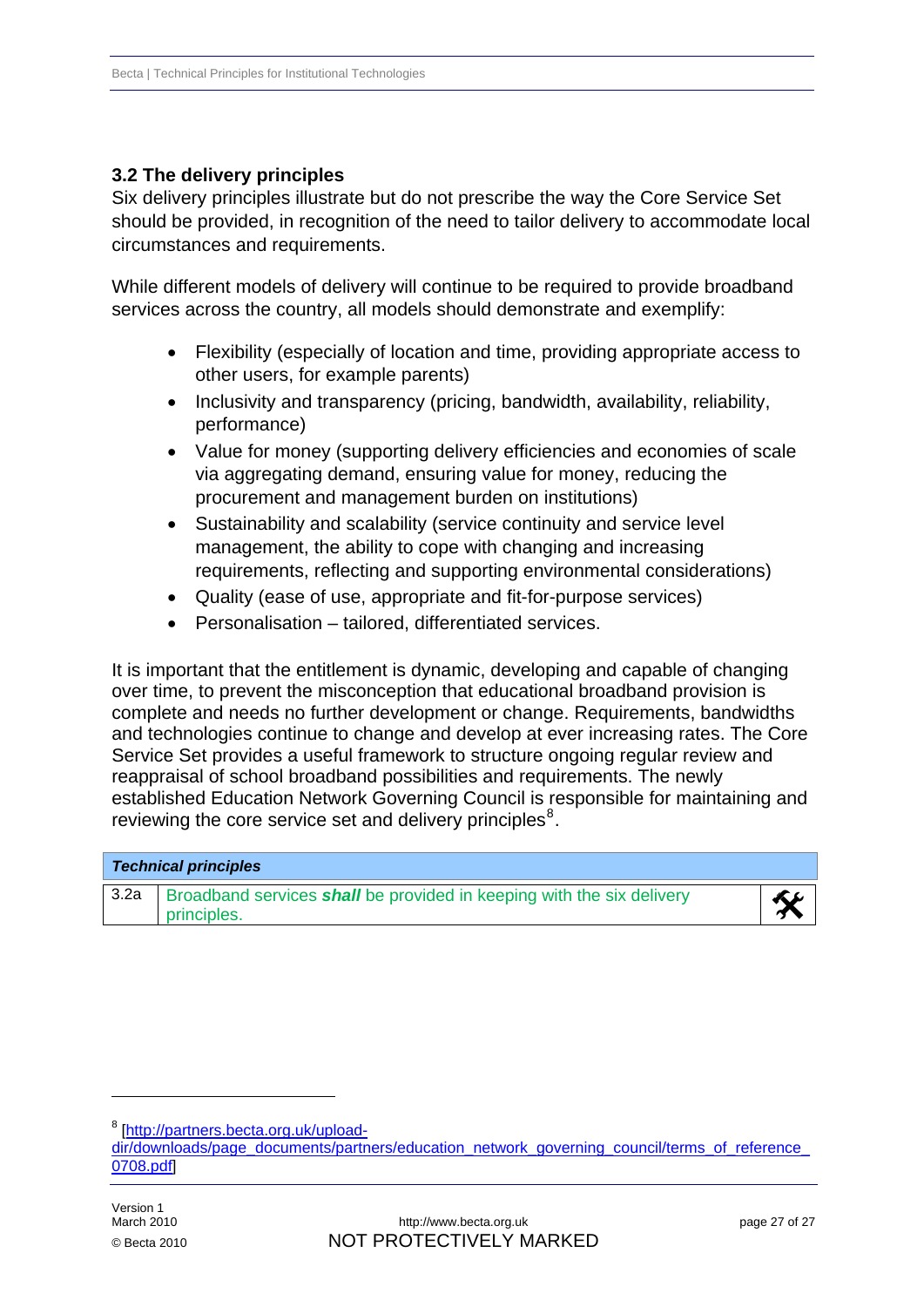# <span id="page-27-0"></span>**4. Learning and management systems**

Over the past few years there has been a progressive blurring of the functionality provided by what have traditionally been known as learning platforms and management information systems. As technology evolves and systems become more integrated, it is important to ensure through interoperability that users can integrate high-quality learning tools to meet local needs.

With an increase in interoperability between these systems it is more important for educators, learners, managers and administrators to be able to achieve the functionality they require rather than having set applications imposed on them.

Interoperability is the key factor when looking at the functionality that different products offer, as unless they are starting from scratch, institutions are likely to already have tools and systems that provide some of the required functions and it is important that any new tools and systems can share information effectively with existing ones. It is equally important that institutions have free choice of which tools and systems they wish to use and are not 'locked in' to a single provider.

As stated in Core Principles, suppliers of learning and management services *shall* adopt open standards to ensure their products and services will meet the needs of the institution.

|    | <b>Technical principles</b>                                                                                                                                                                                                                             |  |
|----|---------------------------------------------------------------------------------------------------------------------------------------------------------------------------------------------------------------------------------------------------------|--|
| 4a | New systems <b>shall</b> be able to interoperate openly with other (existing)<br>systems using open standards.                                                                                                                                          |  |
| 4b | Systems shall comply with best practice guidance for data handling<br>security. <sup>9</sup>                                                                                                                                                            |  |
| 4c | Access to online resources via the UK Access Management Federation for<br>Education and Research shall be provided.                                                                                                                                     |  |
| 4d | Development of, and changes to, learning and management systems shall<br>be based on needs assessments derived from appropriate Becta tools such<br>as the Information Management Strategy Framework, the Self-Review<br><b>Framework or Generator.</b> |  |
| 4e | Development of, and changes to, learning and management systems shall<br>follow a planned implementation strategy that ensures staff and student<br>consultation where appropriate.                                                                     |  |

1

<span id="page-27-1"></span><sup>&</sup>lt;sup>9</sup>See <http://www.becta.org.uk/schools/datasecurity>and <http://www.becta.org.uk/feandskills/datasecurity>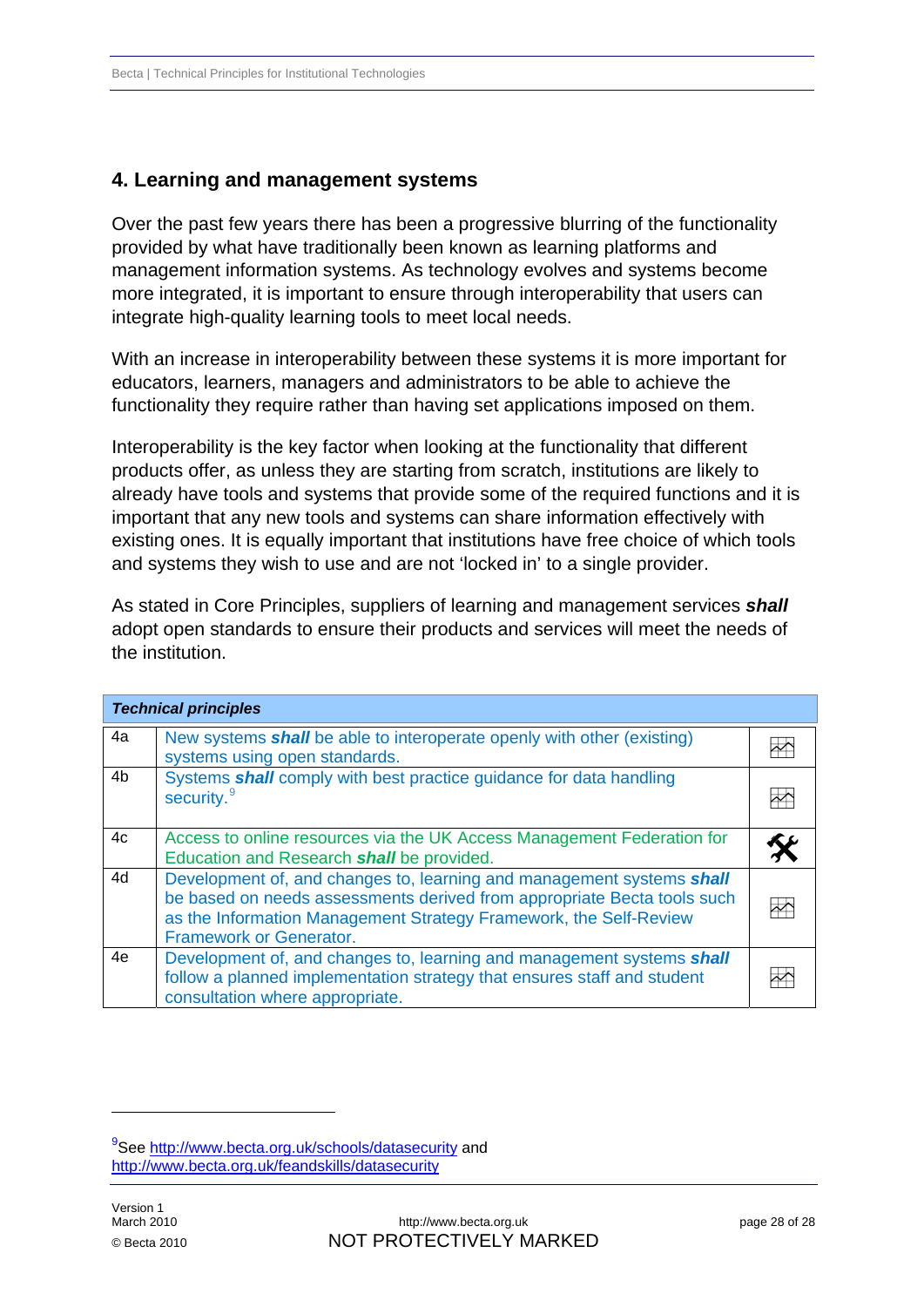# <span id="page-28-0"></span>**4.1 Learning tools and services**

A key use of technology in learning and teaching centres around the creation, location and use of digital learning resources, by both learners and teaching staff. Resources range from simple assets without context to complex leaning objects with structured and sequenced learning objectives, and aggregations of such learning objects.

Many communication and collaboration activities now also generate content or resources that could be used as evidence in an assessment, or as the focus of learning and teaching activity, and the management and interoperability of these assets is becoming increasingly important.

To access and manipulate these resources, an institution should offer a learning platform to its users. The learning platform could be a comprehensive commercial offering, or an aggregation of disparate tools including free Open Source tools. It is unlikely that any one solution will meet all user needs, and flexibility and personal preference in tools is important. Innovation with new tools and techniques should be supported in order to provide as rich and coherent a learning environment as possible. The use of open standards helps ensure interoperability.

|                  | <b>Technical principles</b>                                                                                                                                                                                                                                                                                                                                                                                                                       |                         |
|------------------|---------------------------------------------------------------------------------------------------------------------------------------------------------------------------------------------------------------------------------------------------------------------------------------------------------------------------------------------------------------------------------------------------------------------------------------------------|-------------------------|
| 4.1a             | System interactions and data shall be in open interoperable formats that<br>support creation, editing and repurposing for a range of purposes including<br>teaching and learning, presentation, communication, assessment and<br>reflection, all of which could be done independently or in collaboration,<br>synchronously and asynchronously.                                                                                                   |                         |
| 4.1 <sub>b</sub> | Any system or set of applications or services shall associate information<br>with a resource and support the classification of resources through the use<br>of tags, by adding, editing or removing metadata manually and automatically<br>including information such as peer review and comment.                                                                                                                                                 |                         |
| 4.1c             | The system <b>shall</b> support the safe and secure management of resources,<br>including the capacity to delete and archive items.                                                                                                                                                                                                                                                                                                               |                         |
| 4.1 <sub>d</sub> | The system <b>shall</b> support the import and export of resources, tags and data,<br>manage playlists and bookmarks in a way that supports learners as they<br>move between educational settings and phases.                                                                                                                                                                                                                                     | $\overline{\mathbf{w}}$ |
| 4.1e             | The system <b>shall</b> support a range of user permissions (that is, grant and<br>restrict access) to resources, including portfolios, lesson plans, schemes of<br>work and course materials with a range of user types, including learners,<br>teaching staff and others. The access to the resources <i>shall</i> be controllable<br>through schedules, timetables, rights and permissions, user profiles, usage<br>data and time constraints. |                         |
| 4.1f             | The system <b>shall</b> support the access to resources or collections of<br>resources by groups or individuals either publicly or securely, allowing                                                                                                                                                                                                                                                                                             |                         |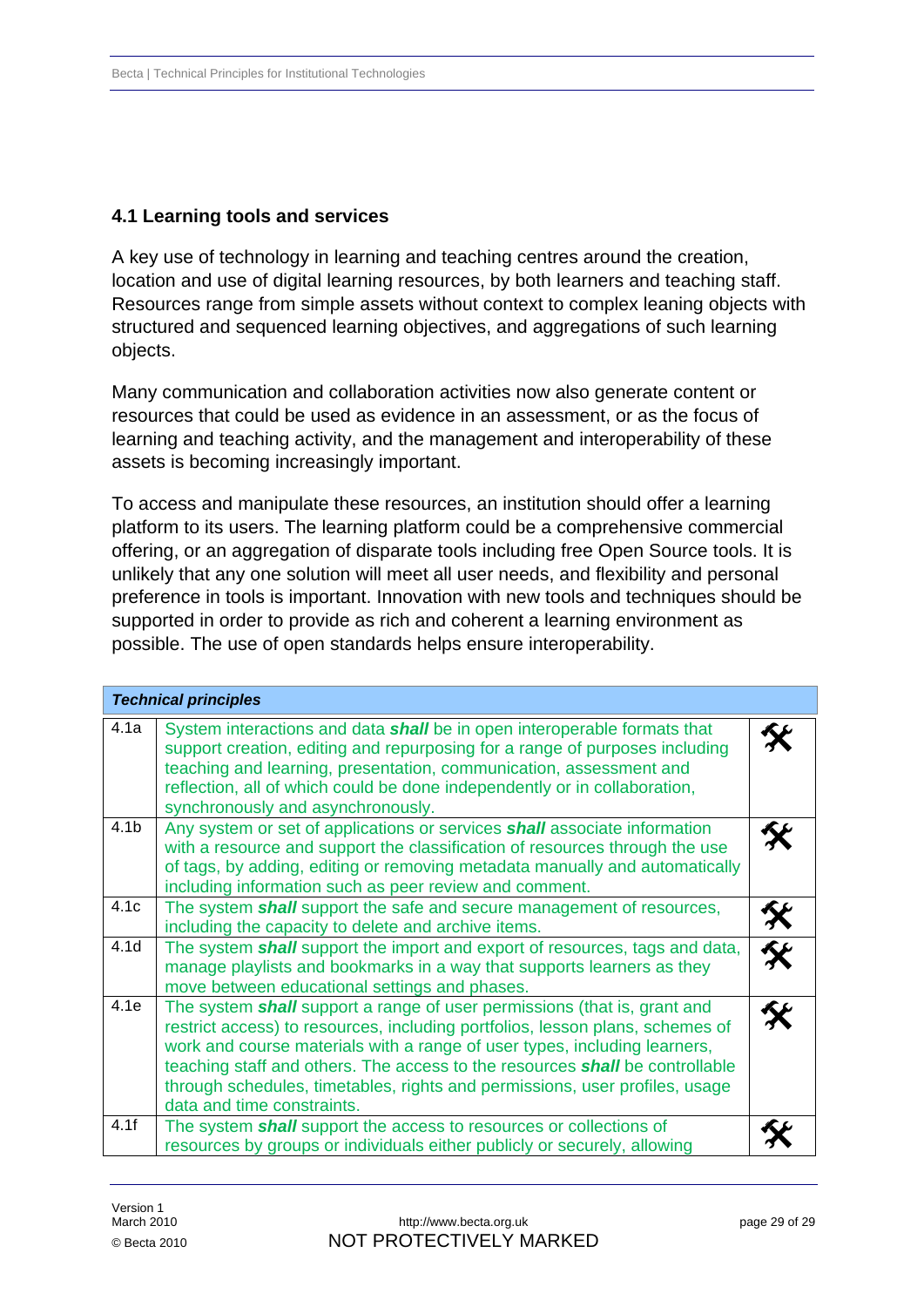<span id="page-29-0"></span>

|                  | others to provide feedback and comments privately or collaboratively. This<br>would include the submission of usage data.                                                                                                                                                                                                                                                                                                                                                                                                                                                                                                                                                                                                                                                                         |  |
|------------------|---------------------------------------------------------------------------------------------------------------------------------------------------------------------------------------------------------------------------------------------------------------------------------------------------------------------------------------------------------------------------------------------------------------------------------------------------------------------------------------------------------------------------------------------------------------------------------------------------------------------------------------------------------------------------------------------------------------------------------------------------------------------------------------------------|--|
| 4.1 <sub>g</sub> | The system shall be able to support the preview, load and launch of<br>resources. The system shall permit interaction, independently or<br>collaboratively, with resources including digital assets, presentations,<br>assessment items, packaged resources etc. The user interaction shall<br>generate usage data which shall be stored for tracking and reporting.                                                                                                                                                                                                                                                                                                                                                                                                                              |  |
| 4.1h             | The system shall support the capacity to browse and/or search locally and<br>globally for resources and filter results according to parameters such as file<br>type, licence, curriculum mapping etc. making use of stored metadata and<br>indices. Information about resources shall be displayed to the user to<br>facilitate effective selection. The search mechanism <b>shall</b> be able to retrieve<br>and/or receive metadata and information from multiple sources such as user<br>generated information tags, resource lists and playlists.<br>The search mechanism shall be able to search multiple sources in a<br>federated manner. When considering searching for digital learning<br>resources, the solution should be consistent with the national Content<br>Ecosystem Strategy. |  |
| 4.1i             | The system shall provide access to reports based on resource usage data.<br>Reports shall provide users with information on progress and achievement<br>and allow analysis of individual and group statistics and access to feedback<br>and peer review.                                                                                                                                                                                                                                                                                                                                                                                                                                                                                                                                          |  |
| 4.1j             | Where external services are used to provide additional functionality, they<br>shall provide open Application Programme Interfaces (APIs) to facilitate<br>interoperability.                                                                                                                                                                                                                                                                                                                                                                                                                                                                                                                                                                                                                       |  |

# **4.2 Data interoperability**

The provision of interoperability standards and governance arrangements for school, education, skills and children's services sector to interact and share data efficiently, college and local authority systems enables diverse applications within the reliably and securely, regardless of the platform hosting the applications.

Becta estimates that with the adoption of the Systems Interoperability Framework integrated data systems, an increase of possibly 40 per cent over this period. This across the core services required within institutions it is possible that by 2014, data for 80 per cent of pupils will be 'recorded once and used many times' within will support both administrative efficiencies and enable more effective real-time information handling and reporting.

Based on implementation in the US and the UK proof of concept, a conservative additional 2.9m pupils (40 per cent), this is equivalent to nearly 3000 administrative estimate of administrative time saved is 1.6 hours per pupil per year. For the FTEs, or approximately £71m annually.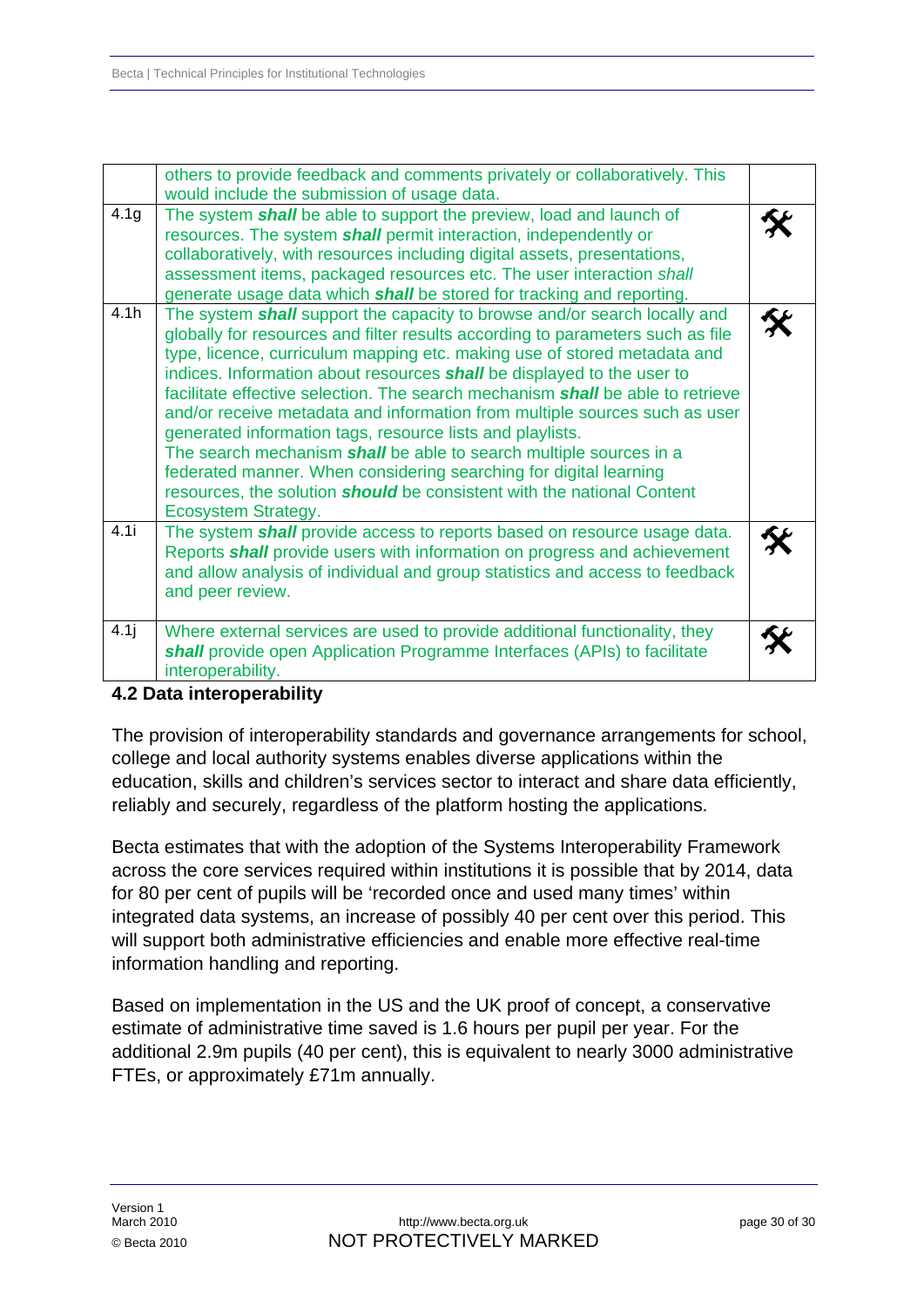<span id="page-30-0"></span>

|                  | <b>Technical principles</b>                                                                                                         |                   |
|------------------|-------------------------------------------------------------------------------------------------------------------------------------|-------------------|
| 4.2a             | Systems shall share information in an open, secure manner, such as via<br>the Systems Interoperability Framework.                   | $\overline{\sim}$ |
| 4.2 <sub>b</sub> | Access to a Zone Integration Server shall be provided to enable use of<br>Systems Interoperability Framework if required.           |                   |
| 4.2c             | In the school sector, Zone Integration Servers <b>should</b> be provided by the<br>local authority or regional broadband consortia. |                   |

#### **4.3 Simplified sign-on**

With an increase in the amount of online resources available to learners, teachers manage multiple usernames and passwords. Implementing SSO in such a way that challenges. The user can also be assured that personal information is not being resources outside the school environment, such as at home or in a public library, subject to the validity of licences. Managed attributes will allow appropriate content and staff, there is a need for simplified sign-on (SSO) to prevent users having to a user will need only to enter an institutional ID and password will remove the complexity of having to manage multiple IDs, passwords and authentication disclosed unnecessarily to third parties. Users will have the ability to access to be presented with minimal end-user intervention.

|                  | <b>Technical principles</b>                                                                                                                                                                                                                                                                                                                                                                       |                         |
|------------------|---------------------------------------------------------------------------------------------------------------------------------------------------------------------------------------------------------------------------------------------------------------------------------------------------------------------------------------------------------------------------------------------------|-------------------------|
| 4.3a             | Simplified sign-on via the UK Access Management Federation shall be<br>implemented. For accessibility, sign-on must not be a barrier and <b>should</b><br>include sign-on other than via username and password, and be no more<br>than the appropriate user access security required for a resource.                                                                                              |                         |
| 4.3 <sub>b</sub> | For Schools the provision of simplified sign-on shall be aggregated at a<br>level above the institution, typically via a local authority or regional<br>broadband consortia identity provider (IdP).                                                                                                                                                                                              |                         |
| 4.3c             | A formal password policy shall be adopted by the institution: Passwords<br>should not be written down; Passwords should not be based on personal<br>information that can be easily accessed or guessed; Passwords should be<br>a combination of letters, numbers, and special characters and <b>should</b> use<br>both lower case and capital letters; Passwords should be changed<br>frequently. |                         |
| 4.3 <sub>d</sub> | Shared (as opposed to personal) user IDs should only be used for the<br>youngest of learners.                                                                                                                                                                                                                                                                                                     | $\rightsquigarrow$      |
| 4.3e             | Shared passwords <b>should</b> be avoided but where shared passwords are<br>deemed essential/appropriate, limited access privileges should be used.                                                                                                                                                                                                                                               | $\overline{\mathbf{r}}$ |
| 4.3f             | Passwords <b>shall</b> be changed when compromise is suspected or feared.                                                                                                                                                                                                                                                                                                                         |                         |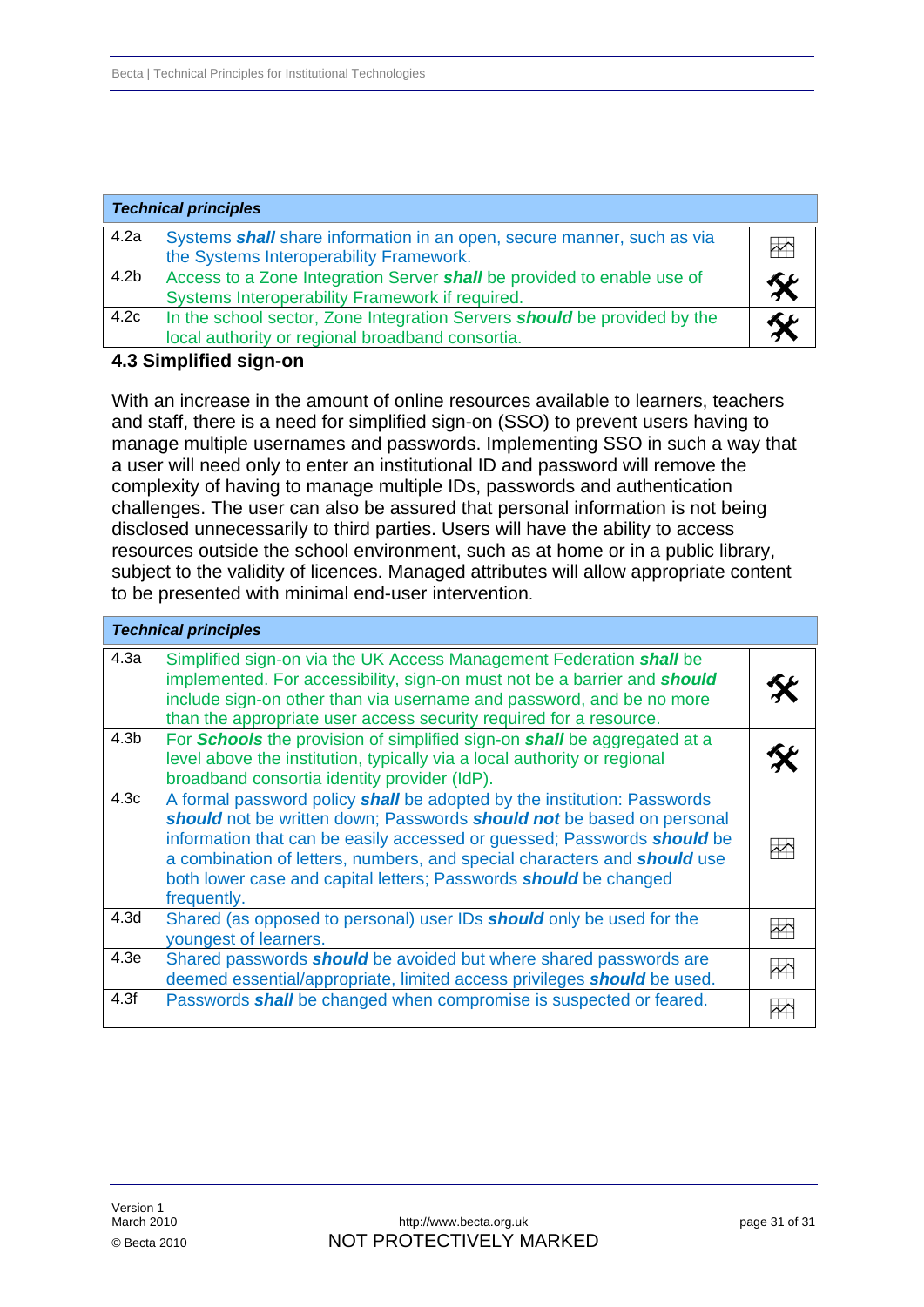# <span id="page-31-0"></span>**4.4 Information security**

The Data Protection Act 1998 requires all organisations to secure any personal data they hold – this covers data held both electronically and on paper. The security of this information is the responsibility of everyone in the institution and needs to be embedded into culture and ways of working within and across the institution.

| <b>Technical principles</b> |                                                                                                                       |    |
|-----------------------------|-----------------------------------------------------------------------------------------------------------------------|----|
| 4.4a                        | Network infrastructure and services <b>shall</b> conform to Becta's data handling<br>security guidance. <sup>10</sup> | Kr |

-

<span id="page-31-1"></span><sup>10</sup> <http://www.becta.org.uk/schools/datasecurity> and<http://www.becta.org.uk/feandskills/datasecurity>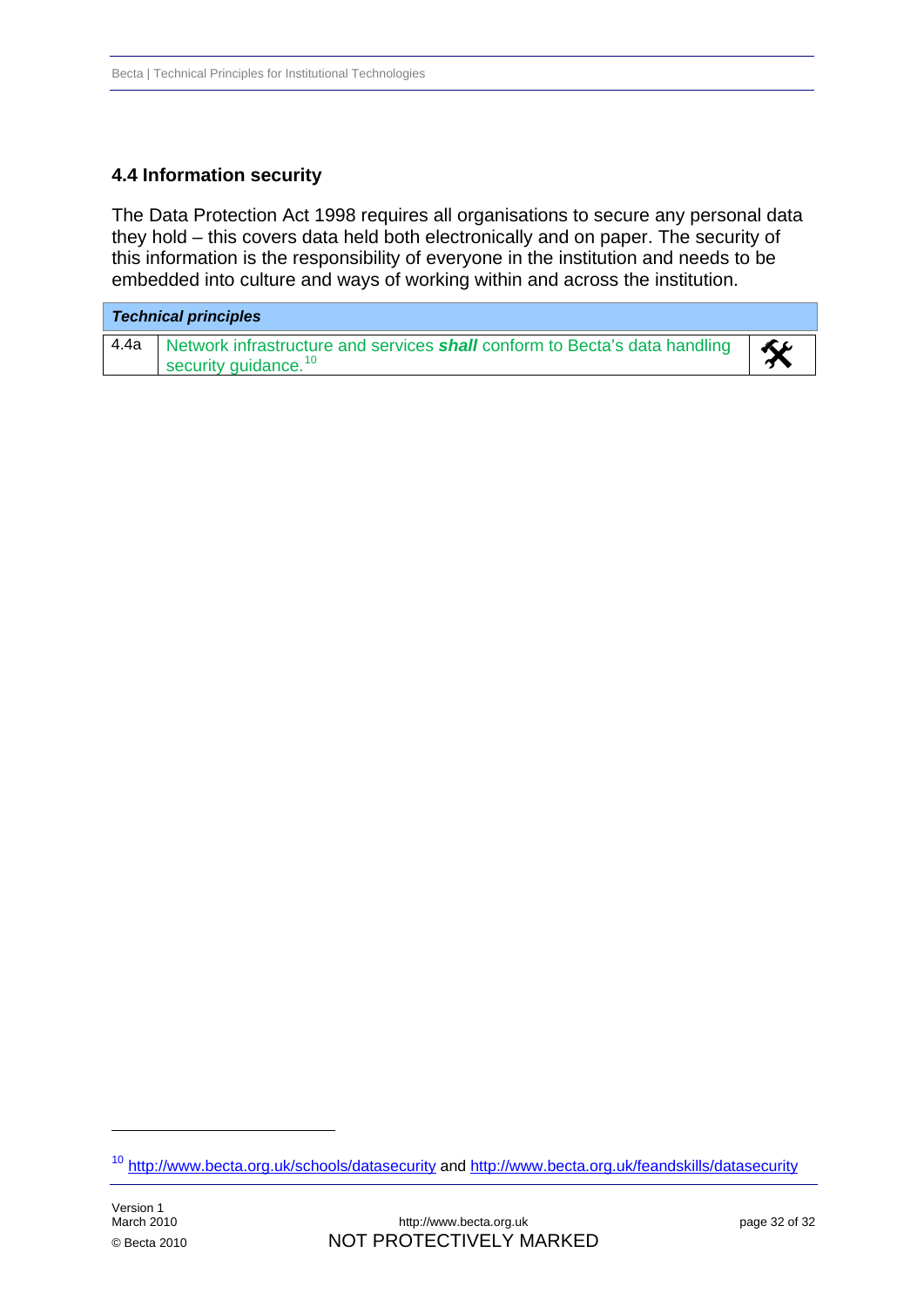# <span id="page-32-0"></span>**5. Environmental sustainability**

There is an environmental impact to consider when using and choosing ICT in institutions. However, careful use of technology can reduce energy costs and the need for travel, and help reduce the environmental impact of paper consumption and waste of other consumables.

# **5.1 Power management**

Much of a school's ICT carbon output can be reduced by adopting new behavioural practices. However, the technology itself can work against this – for example, screensavers do not save energy and some use significantly more, particularly if they prevent the machine from going into standby or hibernate mode.

Power management technology can support users in saving energy. The universal deployment of power management offers the opportunity for technology enabling itself to automatically put itself into lower power modes, such as when inactive, without requiring active human intervention (but allowing user over-ride where necessary).

### **Centralised power management**

Stricter adherence to policies can be enforced by appropriate use of enterprise/network management or similar software packages which provide or facilitate centralised control of power-saving settings. Institutions can decide and record policy guidelines for system updates, for example allowing devices to be left on at certain times if 'Wake-on-LAN' is implemented.

|                  | <b>Technical principles</b>                                                                                 |  |
|------------------|-------------------------------------------------------------------------------------------------------------|--|
| 5.1a             | Power management capability <i>shall</i> be present and enabled on all devices.                             |  |
| 5.1 <sub>b</sub> | Power management capability <b>should</b> include centralised technical<br>solutions such as 'Wake-on-LAN'. |  |
| 5.1c             | All active screensavers <b>shall</b> be disabled.                                                           |  |
| 5.1 <sub>d</sub> | Software agents that prevent systems from going into power-saving modes<br>should be disabled.              |  |
| 5.1e             | Whenever possible, each device should be labelled with specific<br>instructions on saving power.            |  |
| 5.1f             | Non-networked technology should have timer-switches applied.                                                |  |

### **5.2 Energy efficiency and consolidation**

It is important to consider energy efficiency and lower power alternatives when selecting or replacing equipment and devices, such as in the form of multi-functional device alternatives and centralisation of processing power. Newer technology can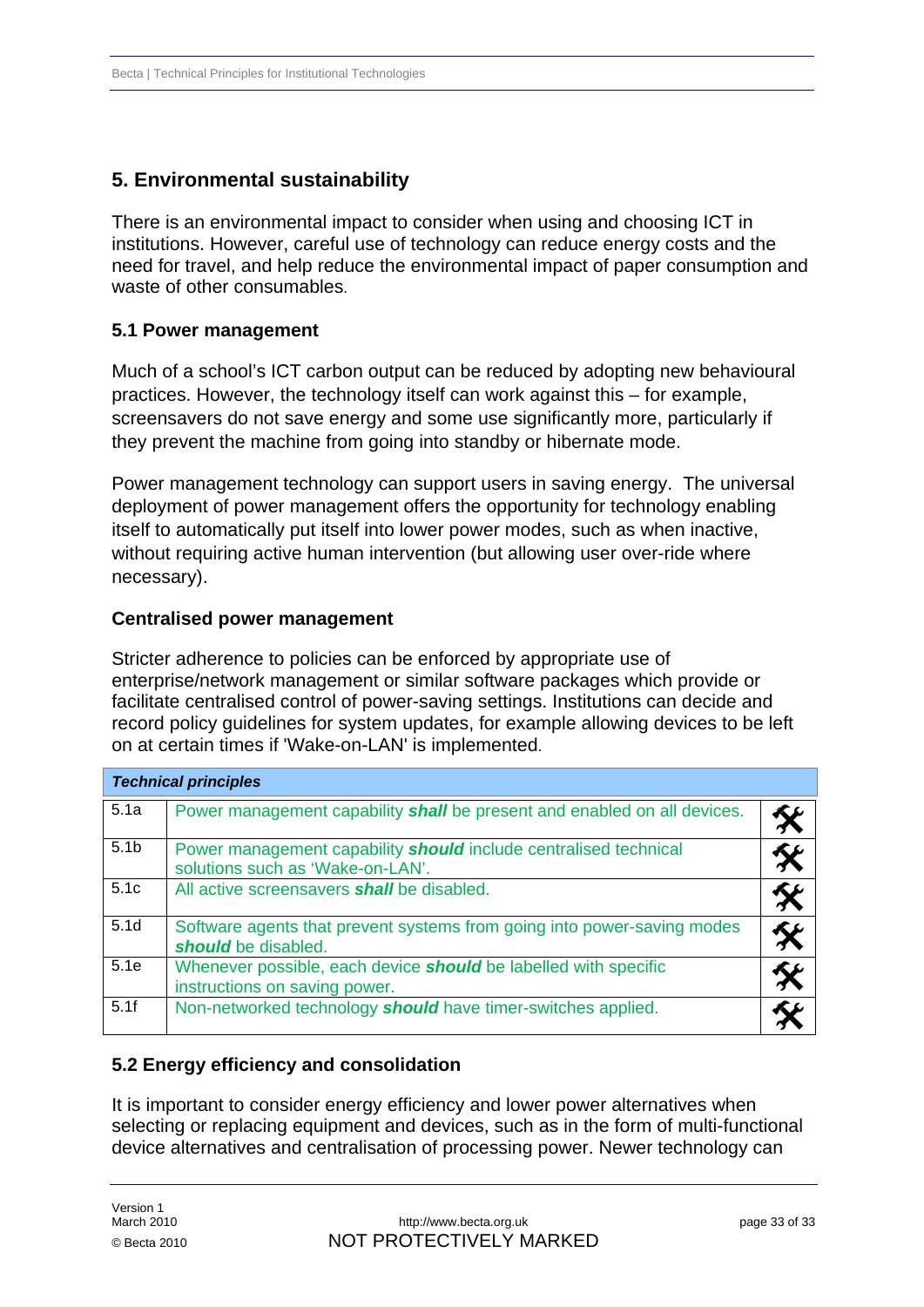<span id="page-33-0"></span>use significantly less energy than older technology, whether it is in the power supply, the processor or the display technology.

|                  | <b>Technical principles</b>                                                                                                                                                                                                                                                                                 |   |
|------------------|-------------------------------------------------------------------------------------------------------------------------------------------------------------------------------------------------------------------------------------------------------------------------------------------------------------|---|
| 5.2a             | Devices shall meet the current best requirements in energy performance<br>(e.g. Energy Star 5).                                                                                                                                                                                                             |   |
| 5.2 <sub>b</sub> | Devices <b>should</b> meet the performance requirements of Energy Saving<br>Recommended.                                                                                                                                                                                                                    |   |
| 5.2c             | Policies shall be in place to review and optimise utilisation.                                                                                                                                                                                                                                              | M |
| 5.2d             | Where large numbers of servers are in commission, server virtualisation<br>shall be used to consolidate utilisation of servers, where this will lead to<br>direct operational energy savings, or significant reductions in embedded<br>carbon of new equipment and where the surplus servers can be reused. |   |

### **5.3 Positioning, cooling and use of waste heat**

Careful preparatory work when designing or choosing equipment, rooms and installations can save a significant amount of energy.

### **Heat and cooling**

Reduce cooling and make use of 'free-cooling' as much as possible. Best practice is not to cool server rooms below the advised operating temperatures stated by the manufacturer.

| <b>Technical principles</b> |                                                                                      |                         |  |
|-----------------------------|--------------------------------------------------------------------------------------|-------------------------|--|
| 5.3a                        | Equipment <b>should</b> be positioned with care to maximise energy<br>conservation.  |                         |  |
| 5.3 <sub>b</sub>            | Devices shall meet current good practice in calculating greenhouse gas<br>emissions. | $\overline{\mathbf{r}}$ |  |

### **5.4 Consumables and sustainable use**

Devices such as printers, photocopiers and faxes consume energy, ink and paper. However, there are a variety of techniques for reducing this consumption.